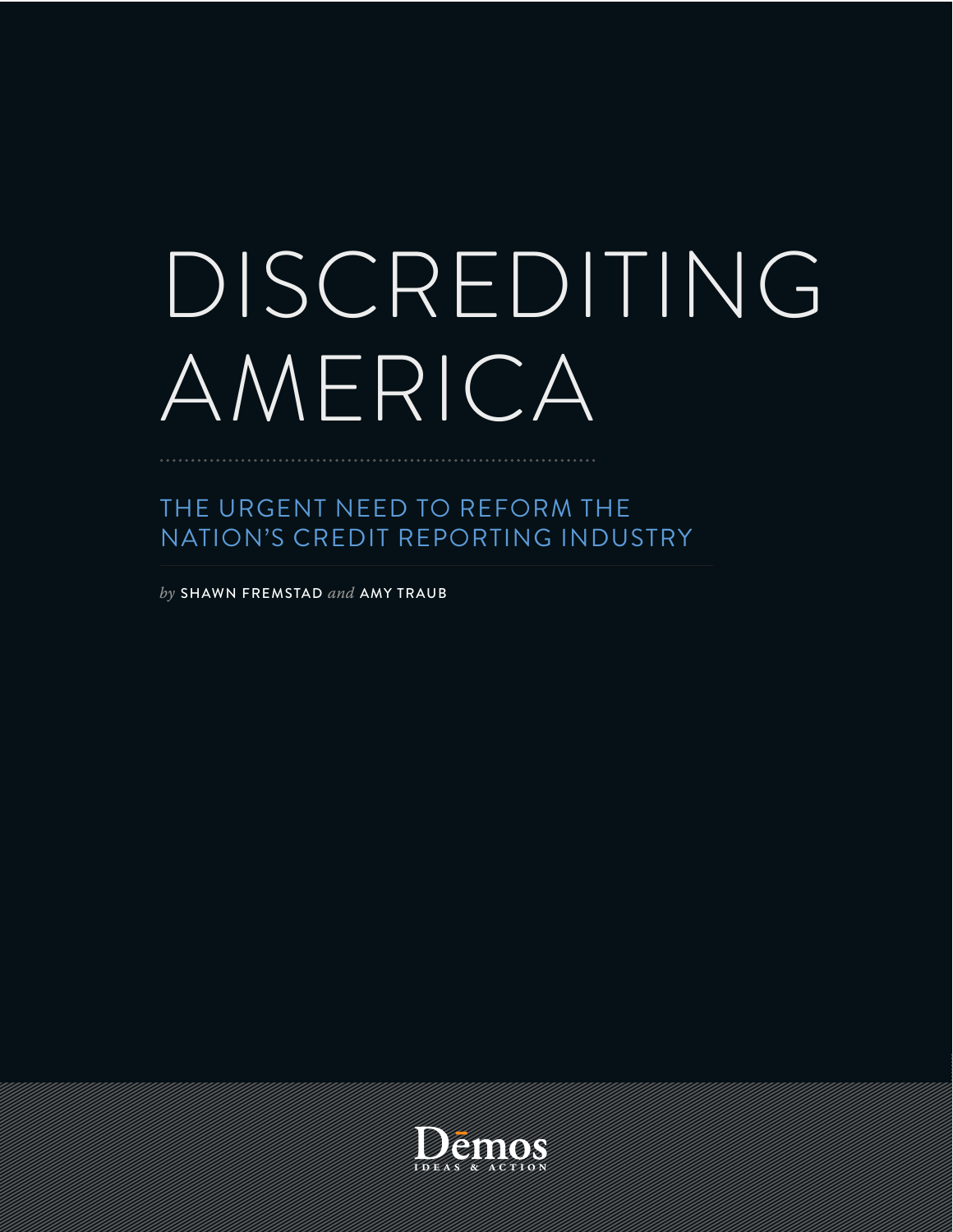#### ABOUT DĒMOS

Dēmos is a non-partisan public policy research and advocacy organization. Headquartered in New York City, Dēmos works with advocates and policymakers around the country in pursuit of four overarching goals: a more equitable economy; a vibrant and inclusive democracy; an empowered public sector that works for the common good; and responsible U.S. engagement in an interdependent world. Dēmos was founded in 2000.

In 2010, Dēmos entered into a publishing partnership with The American Prospect, one of the nation's premier magazines focussing on policy analysis, investigative journalism, and forward-looking solutions for the nation's greatest challenges.

#### ABOUT SHAWN FREMSTAD

Shawn Fremstad is an adviser to several national non-profits on social and economic policy issues, and directs the Inclusive and Sustainable Economy Initiative at the Center for Economic and Policy Research in Washington, DC. He has previously worked at the Center on Budget and Policy Priorities as an attorney and policy specialist for civil legal services programs in Minnesota. Shawn is a graduate of the University of Minnesota Law School, where he was awarded the Steven M. Block Price for Scholarship in Civil Rights and Civil Liberties.

#### ABOUT AMY TRAUB

Amy Traub is senior policy analyst in the Economic Opportunity Program at Dēmos. Her focus includes consumer debt issues, workplace and job quality issues, and broad policies to strengthen and expand the middle class. She previously worked at the Drum Major Institute for Public Policy. Amy completed coursework toward a Ph.D. in political science at Columbia University.

#### ACKNOWLEDGMENTS

This report was created with support from the Ford Foundation. The authors would like to thank Edmund Mierzwinski of U.S. PIRG, Chi Chi Wu of the National Consumer Law Center and Nat Lippert of UNITE HERE for their thoughtful comments and suggestions. Thanks also to Melissa Broome of the Job Opportunities Task Force for providing access to the testimony quoted in this report. Finally, we appreciate the efforts of Dēmos' internal reviewers: Tamara Draut, Heather McGee, Beniamin Peck. Lucy Mayo and Robert Hiltonsmith.

#### **CONTACT**

#### DĒMOS

220 Fifth Avenue, 5th Floor New York, New York 10001 Phone: (212) 633-1405 Fax: (212) 633-2015 www.dēmos.org info@dēmos.org

#### DĒMOS MEDIA

Tim Rusch. Communications Director trusch@dēmos.org  $(212) - 389 - 1407$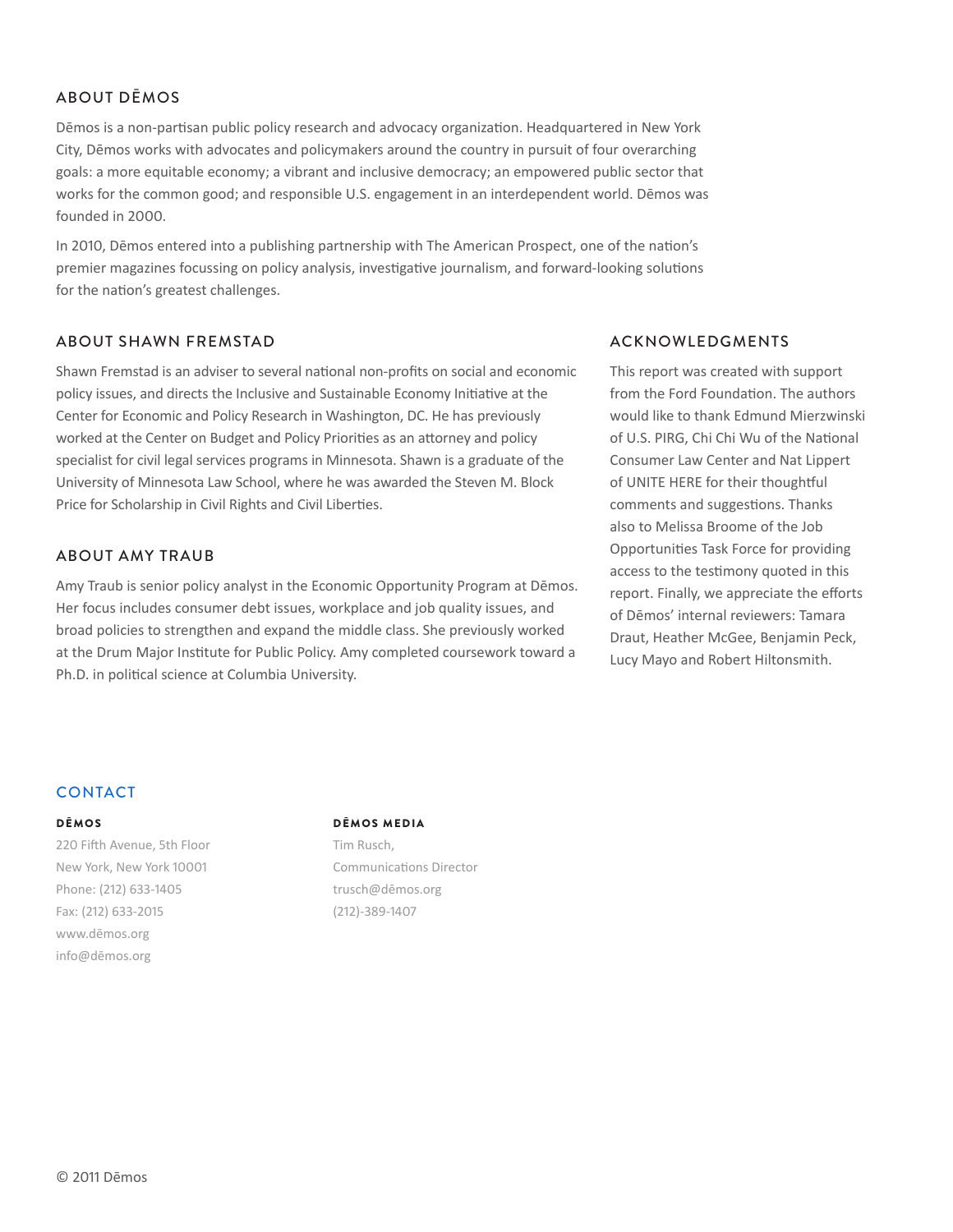## DĒMOS BOARD

AMELIA WARREN TYAGI, BOARD CHAIR Co-Founder & EVP/COO, The Business Talent Group

MILES RAPOPORT, PRESIDENT Dēmos

MARK C. ALEXANDER Professor of Law, Seton Hall University

BEN BINSWANGER Vice President. The Skoll Foundation

GINA GLANTZ Senior Advisor, SEIU

AMY HANAUER Founding Executive Director, Policy Matters Ohio

STEPHEN HEINTZ President, Rockefeller Brothers Fund

**SANG JI** Partner White & Case LLP

VAN JONES

CLARISSA MARTINEZ DE CASTRO Director of Immigration & National Campaigns, National Council of La Raza

REV. JANET McCUNE EDWARDS Presbyterian Minister

CHARLES R. HALPERN Founding Board Chair Emeritus

ARNIE MILLER Founder, Isaacson Miller

JOHN MORNING Graphic Designer

WENDY PURIEFOY

President, Public Education Network

JANET SHENK Senior Program Officer, Panta Rhea Foundation

ADELE SIMMONS Vice Chair, Chicago Metropolis 2020

DAVID SKAGGS Former Congressman

PAUL STARR Co-Editor, The American Prospect

BEN TAYLOR Chairman, The American Prospect

RUTH WOODEN President, Public Agenda

### MEMBERS, PAST & ON LEAVE

PRESIDENT BARACK OBAMA TOM CAMPBELL **CHRISTINE CHEN** RA J DATE MARIA ECHAVESTE JUAN FIGUEROA ROBERT FRANKLIN **SARA HOROWITZ** E RIC LIU SPENCER OVERTON ROBERT REICH LINDA TARR-WHELAN ERNEST TOLLERSON

Affiliations are listed for identification purposes only. As with all Dēmos publications, the views expressed in this report do not necessarily reflect the views of the Dēmos Board of Directors.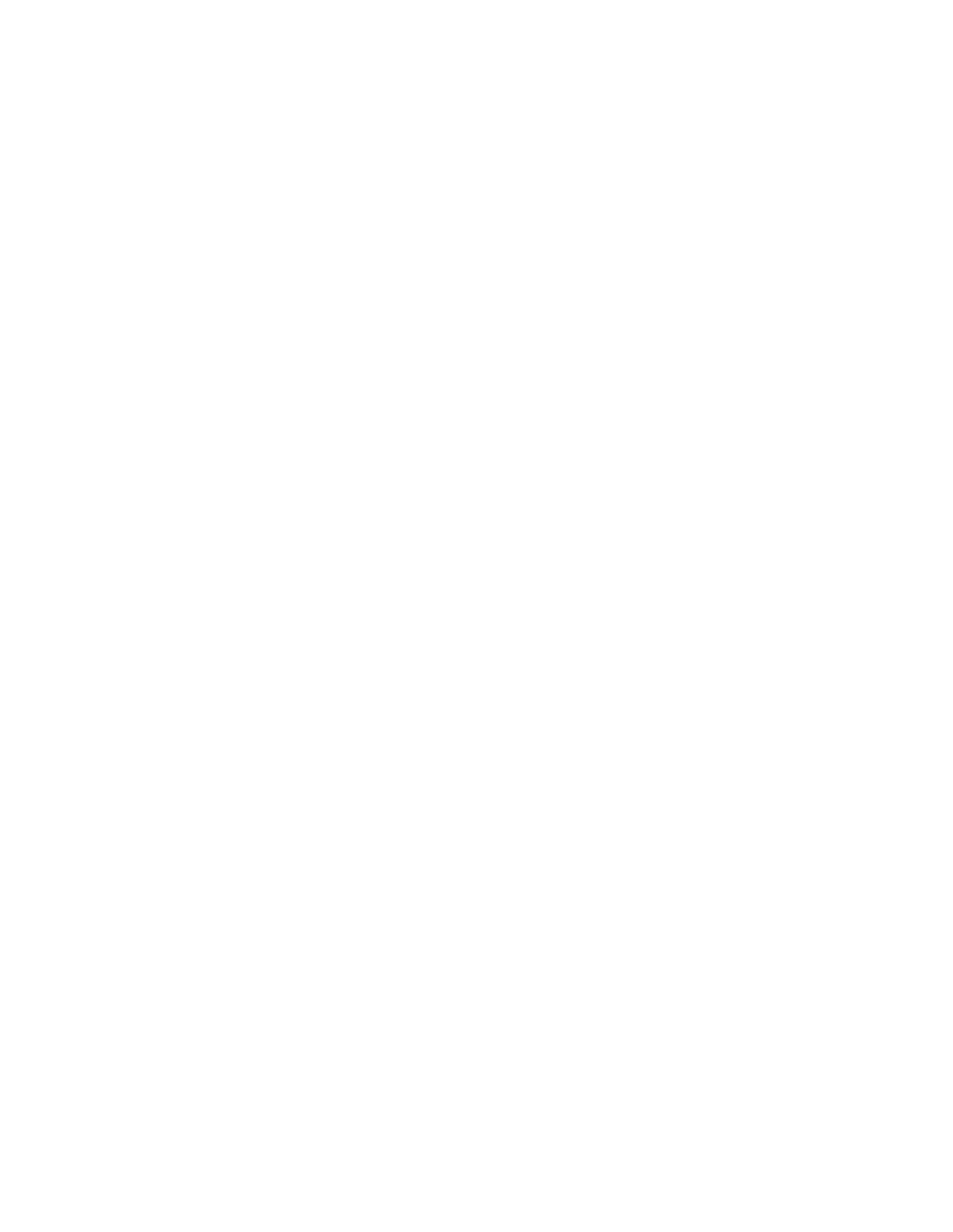# TABLE OF CONTENTS

| <b>EXECUTIVE SUMMARY</b>                                     |    |
|--------------------------------------------------------------|----|
| <b>INTRODUCTION</b>                                          | 4  |
| <b>BACKGROUND: THE CREDIT REPORTING AND SCORING INDUSTRY</b> | 6  |
| THE ACCURACY AND FAIRNESS OF CREDIT REPORTS AND SCORES       | 9  |
| <b>REIGNING IN CREDIT REPORTING "MISSION CREEP"</b>          | 16 |
| <b>POLICY RECOMMENDATIONS</b>                                | 23 |
| <b>CONCLUSION</b>                                            | 27 |
| <b>ENDNOTES</b>                                              | 28 |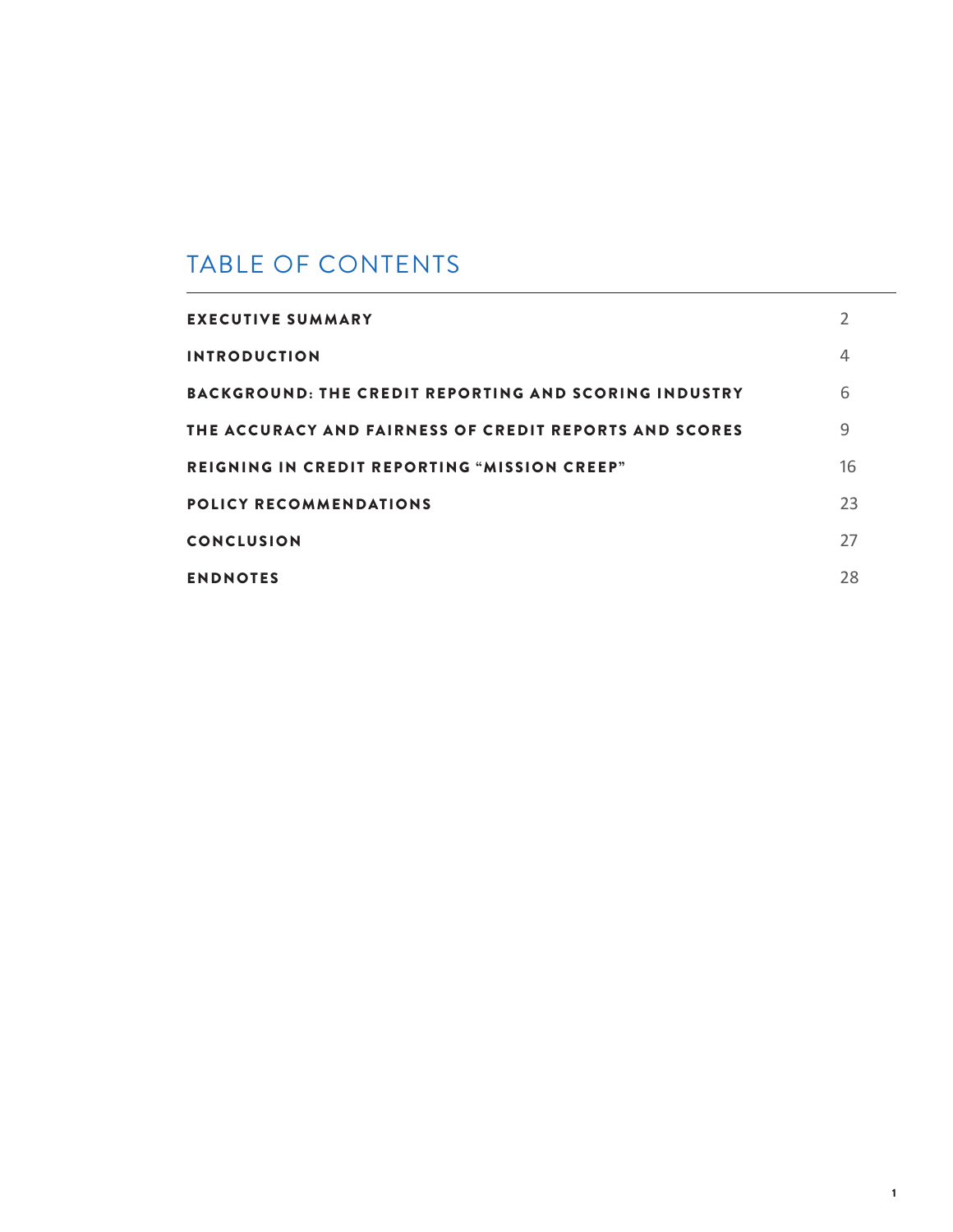# Executive Summary

Credit reports and scores have a direct and growing impact on Americans' economic security and opportunity. Having poor credit can mean a consumer will end up paying a higher interest rate for a loan or a higher premium for car or homeowner's insurance; have their application for a loan or insurance denied; be turned down for a job, or even be terminated from their current one. Credit history can affect the way Americans are treated by landlords, utility companies, and hospitals. Yet this report finds that today's credit reporting system falls short on basic goals of fairness and accuracy.

This report reveals the extent of credit information "mission creep," examines troubling shortcomings in the for-profit credit reporting industry, and recommends common sense steps to reform the credit reporting system.

### Main Findings

#### **!e credit reporting system falls short on basic goals of fairness and accuracy.**

- t Reports and scores exclude relevant information, include inaccurate information, and contain data about medical debt collections that reveal more about an individual's private health concerns than their overall credit worthiness.
	- Research suggests that more than 20 million Americans could have material errors on their credit reports.
- t Credit reports largely mirror racial and economic divides, with African Americans and Latinos disproportionately likely to have lower scores. In turn, these communities are more likely to be offered high-priced loan products, which may contribute to more defaults, maintaining and amplifying historical injustice.
- t Credit reports are composed exclusively of information about individual consumers, but consumers lack unrestricted access to relevant credit information and must often pay fees to obtain their own credit scores.

#### **Credit reports and scores are experiencing "mission creep"—increasingly being used by insurance companies, employers, utilities and hospitals for a variety of economic decisions.**

- Today 60 percent of employers use credit reports to evaluate job candidates, despite a lack of evidence showing that credit history correlates to job performance or likelihood to commit fraud.
- t Utility companies are using credit reports to make sales and pricing decisions about basic services like heat, water and electricity.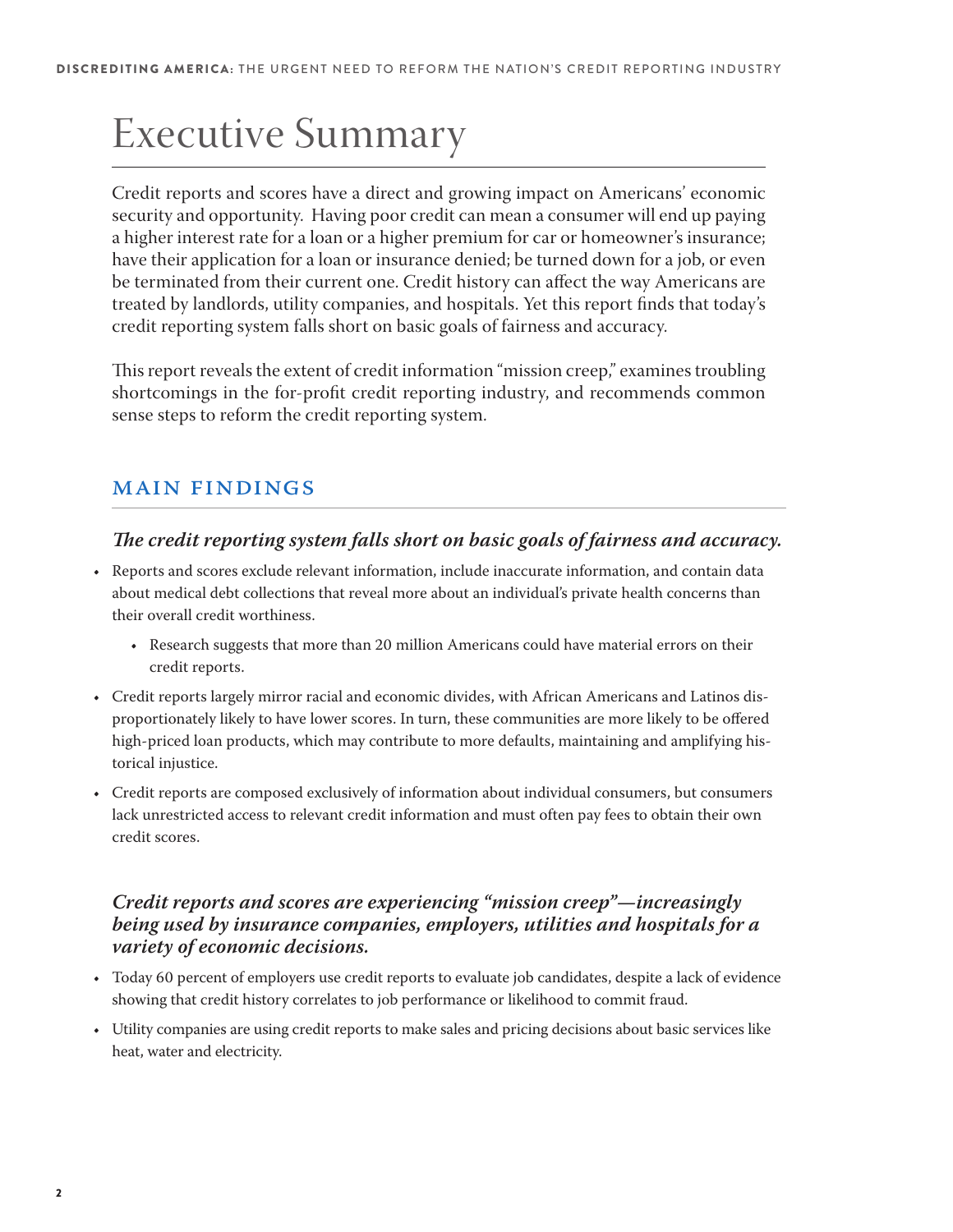- t Home and car insurers charge more to those with low credit scores, claiming that people with poor credit are more likely to make an insurance claim. However, this propensity might reflect unfair factors such as race or income.
- Hospitals are expanding their use of credit data, raising concerns that vulnerable patients will be pressured to charge their bills to high-interest credit cards before they have a chance to apply for charity care.

### Dēmos offers specific recommendations for reform

- Reduce the amount of erroneous information in credit reports and increase the transparency of credit reporting and scoring
- t Eliminate information in reports that has little relevance to future likelihood to repay debt or that would further penalize individuals who have been victimized by unsafe financial products
- t Rein in industry "mission creep" to ensure that Americans seeking employment, insurance, utility services or medical care are not unfairly penalized for their credit histories

Specific policy recommendations in each of these areas are detailed in the report's conclusion.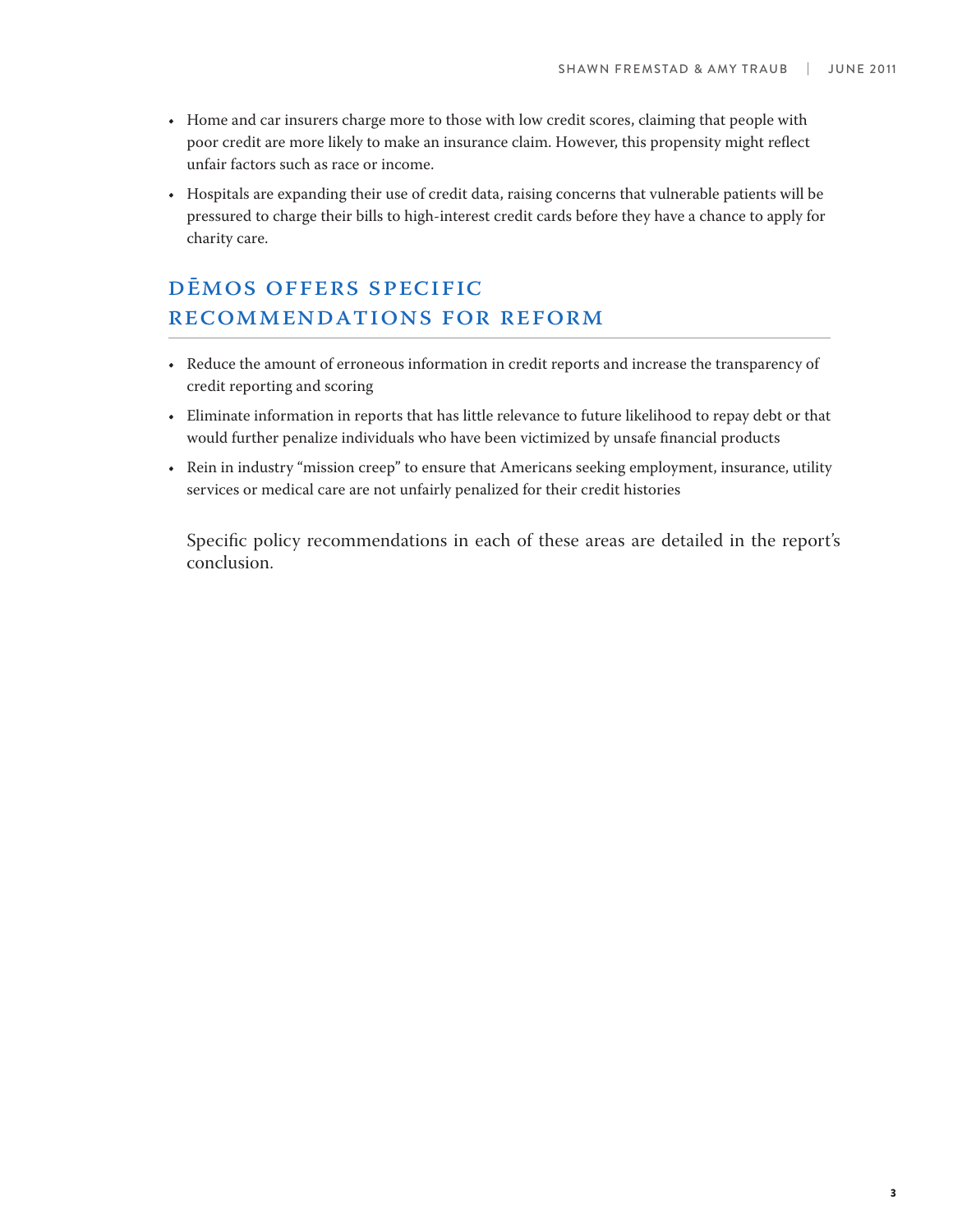# Introduction

**B**ECAUSE OF THEIR CENTRAL ROLE IN LENDING DECISIONS AND BEYOND, CREDIT<br>reports and scores have a direct impact on Americans' economic security and opportunity. The<br>amount Americans pay for a car or borne loan dopeds, ofte amount Americans pay for a car or home loan depends, often entirely, on their credit histories.<sup>1</sup> The rates for credit card and other installment debt are also determined by credit reports. And credit information is increasingly being used for a range of non-lending purposes as well: some utility companies use credit information to determine whether to require a security deposit, and landlords use them to decide who to rent to. Insurers now use credit scores to decide how much to charge for auto and homeowners' insurance, and hospitals have started to use credit scores and reports to determine whether to push incoming patients to pay for care with a credit card. Even further removed from its original lending purposes, credit information is now used by a majority of employers in some or all of their hiring decisions.

Credit reports and scores have become intricately linked to Americans' economic well-being just as Americans' credit quality has deteriorated. The financial crisis, and the predatory and often illegal lending practices that helped precipitate it, has had a particularly devastating impact on Americans' credit histories. The crisis has caused foreclosures to more than double, from 800,000 in 2006 to nearly 1.9 million in 2009, while seriously delinquent loan balances have more than quadrupled from about 2 percent in 2006 to more than 8 percent in 2009.<sup>2</sup> These and other results of the crisis have had a significant impact on Americans' credit reports and credit scores. According to the Fair Isaac Corporation (FICO) just over 25 percent of Americans had low credit scores in April 2010, compared to a historical average of 15 percent.<sup>3</sup>

While individuals and families did not cause the financial crisis, they have borne the brunt of it. To the extent that the impacts of the job and savings losses associated with the financial crisis—including foreclosures, late payments and other adverse financial impacts—are reflected in credit reports and scores, individuals and families will continue to pay for a crisis they didn't cause well into the future. Moreover, consumers ensnared by predatory lending practices were the most harmed; those who were "steered into overpriced and misleading credit products" marketed by a largely unregulated financial services industry had their credit damaged even further.<sup>4</sup>

To make matters worse, the credit report system has failed to meet basic standards of fairness and accuracy. Credit reports and scores are not always accurate and consumers have limited access to their own credit scores, often becoming aware of inaccuracies only after it's too late. Disputing information on a credit report is an overly burdensome process and information, such as medical debt, can be included in a credit report that has little relevance to an individual's ability to re-pay other types of loans.

Recognizing how important a fair and accurate system was to the economic health of the nation, Congress passed the Fair Credit Reporting Act (FCRA) in 1970 to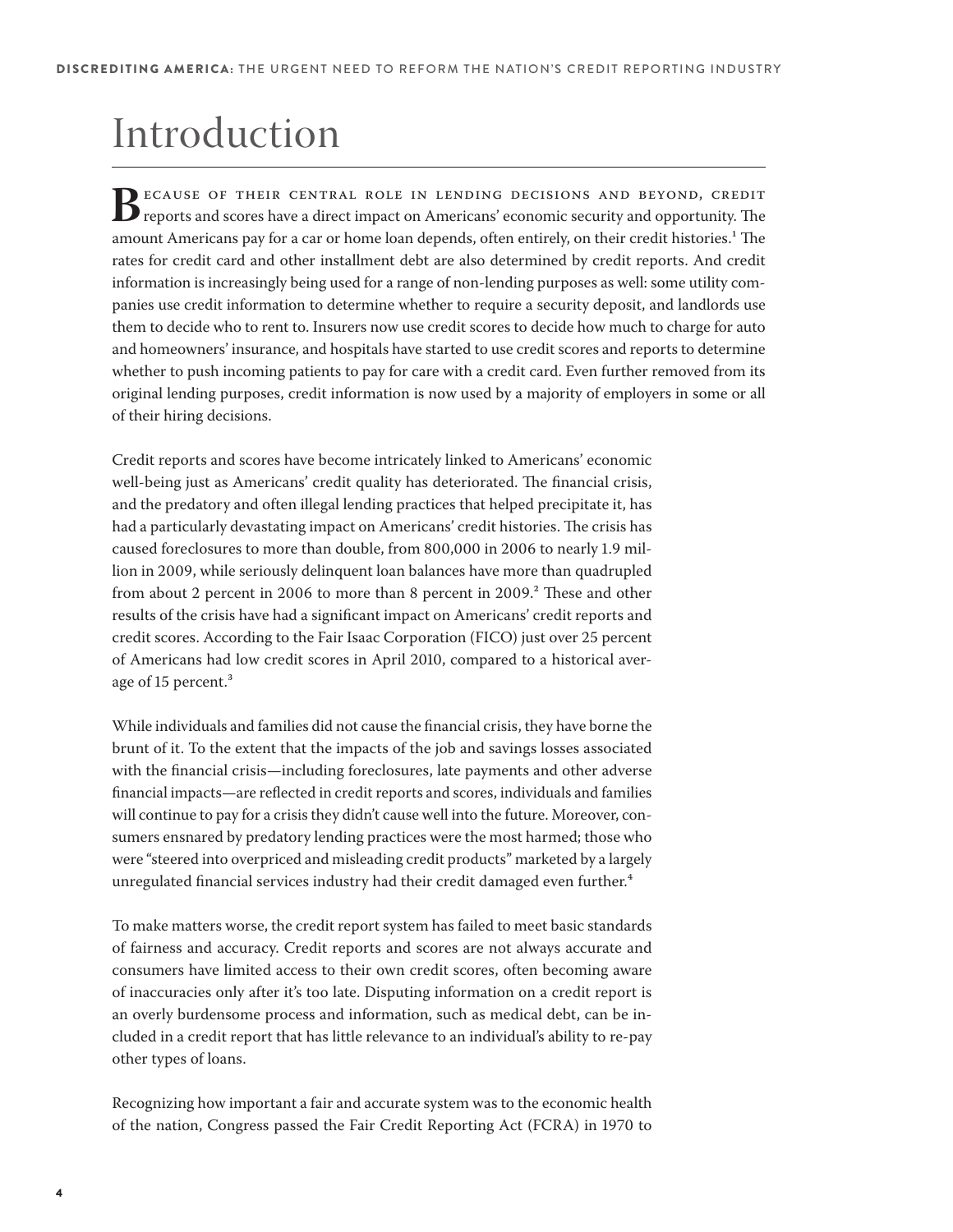create national credit reporting standards. The purpose of these standards was to ensure that credit reporting was done in a way that was "fair and equitable to the consumer, with regard to the confidentiality, accuracy, relevancy, and proper utilization" of credit information. The FCRA was updated in 1996 and in 2003 in a continuing effort to bring the credit reporting industry in line with these standards.

In response to the financial crisis, Congress acted again, enacting important and fairly comprehensive reforms of the financial system, including the 2009 Credit Card Accountability, Responsibility, and Disclosure (CARD) Act and the 2010 Wall Street Reform and Consumer Protection Act (Dodd-Frank). These reforms provide important new protections for consumers and establish a new watchdog agency, the Consumer Financial Protection Bureau (CFPB), which is empowered to protect consumers from unsafe and deceptive financial products. These new laws, however, do little to directly reform the credit reporting and credit scoring industry that the financial system relies on. Much will depend on how the CFPB uses its authority to regulate and supervise credit reporting companies.

This report argues that public standards for credit reporting need to be reformed to protect consumers and promote economic opportunity and security. We provide an overview of credit reports and scores and detail some overarching problems with the accuracy and fairness of the system. We then review the industry's "mission creep"— how credit screening is now used by employers, utility companies, hospitals and other parties for non-lending decisions. The final section of the report outlines areas for reform, including:

- reducing the amount of erroneous information in credit reports and increasing the transparency of credit reporting and scoring for individuals;
- eliminating information in reports—even if technically accurate—that has little relevance to future likelihood to repay debt, or that would further penalize individuals who have been victimized by unsafe financial products; and
- reining in industry "mission creep" to ensure that Americans seeking employment, insurance, utility services, or medical care are not unfairly penalized for their credit histories.

Specific policy recommendations in each of these areas are detailed in the report's conclusion.

As important as it is for consumers, an effective credit reporting system is also critical to banks and other lending institutions that form the central pillars of the American financial system. Access to credit history, as provided by a credit reporting system, allows lenders to assess consumers' previous experience with various types of credit—including auto loans, mortgages and credit cards—helping them make profitable lending decisions. These institutions should be partners in the effort to reform credit reporting standards and ensure a fair system for all.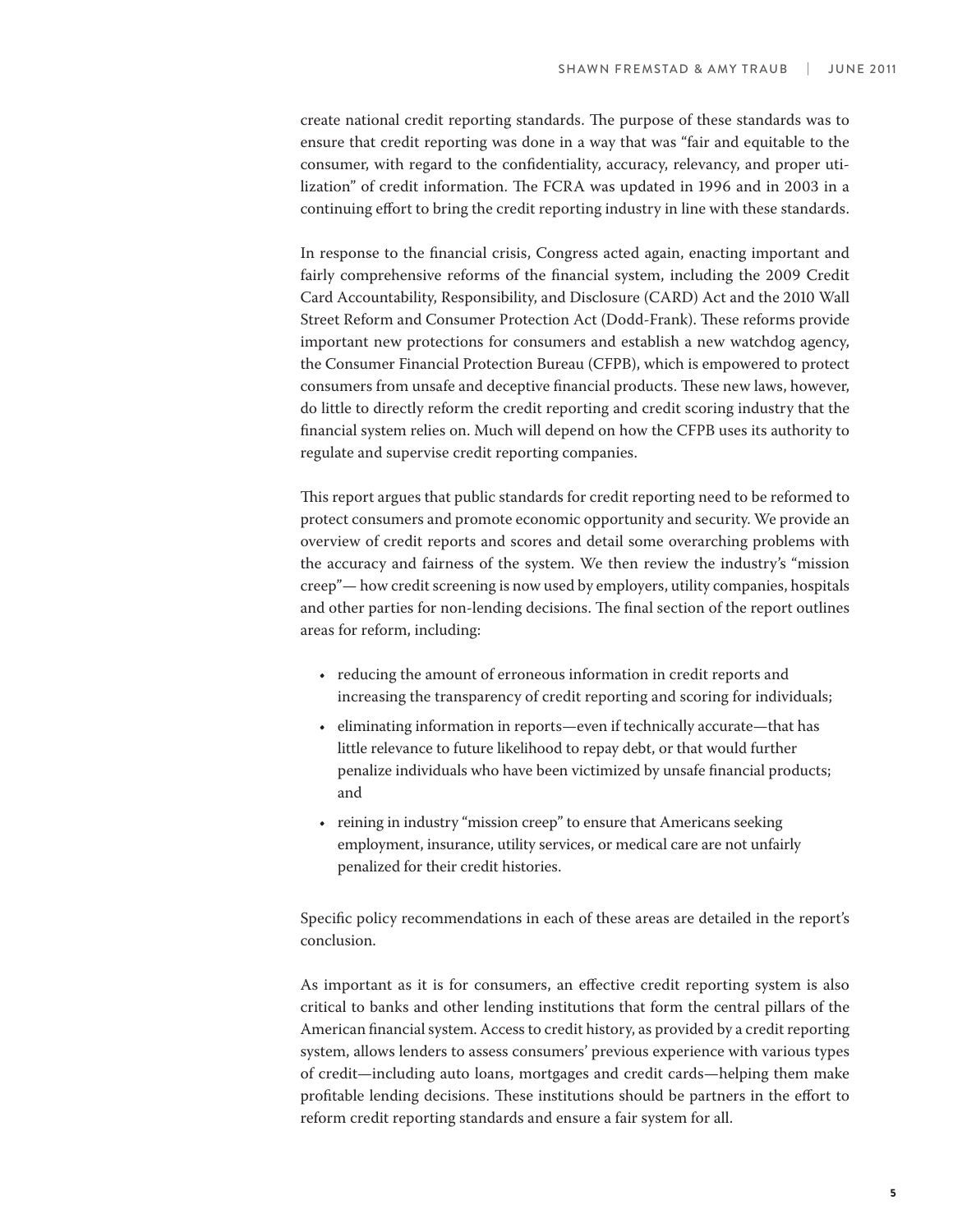# Background: The Credit Reporting Industry

**TODAY'S MASSIVE, FOR-PROFIT CREDIT REPORTING INDUSTRY HAS ITS ORIGINS IN THE EARLY**<br>1900s in the United States <sup>5</sup> In the early 20th assistant in the United States of 1900s in the United States.5 In the early 20th century, the modern-day credit card and mortgage industries were essentially non-existent. Retailers provided the vast majority of credit at that time, and established local credit bureaus to pool and exchange credit information on their customers. These precursors of today's for-profit industry were generally non-profit or cooperative entities.

In the 1950s, this relatively fragmented and localized system began consolidating as larger agencies bought up smaller ones. During the same period, credit cards were introduced and began to replace the installment credit offered by retailers. The transformation of credit reporting from a largely cooperative service created and maintained by retailers to a for-profit commodity was driven both by technological and policy changes. Technological changes made it easier and cheaper to store massive amounts of consumer data. Policy changes, particularly the passage of the Fair Credit Reporting Act (FCRA) in 1970 and the Equal Credit Opportunity Act (ECOA) in the 1974, made the current credit reporting industry possible by providing a national framework for credit reporting.

Today, the credit reporting industry is controlled by three large global corporations: Equifax, Experian and TransUnion. These three corporations—commonly known as the "big three"—had combined revenues of more than \$6.7 billion in 2009. Over the last several decades, their revenues have grown at "twice the increase in the overall economy and two-thirds faster than the rate of increase in outstanding consumer credit."<sup>6</sup> There are also a growing number of "specialty" consumer reporting agencies that operate on a nationwide basis—these agencies provide reports that relate to specific areas, including medical records or payments, residential or tenant history, and insurance claims.

While credit reporting in the United States is exclusively the province of privatesector corporations, this is not the case in many countries. According to the World Bank, at least 30 countries operate public credit registries, including seven nations in the European Union and 17 in Latin America and the Caribbean.<sup>7</sup> These public credit registries can often be more accurate than private credit reporting agencies, as they have both a legal right to the credit information from any financial intuition, and the legal mandate to ensure that information is accurate. They can also result in lower-cost or free credit reporting, as they are not-for-profit entities.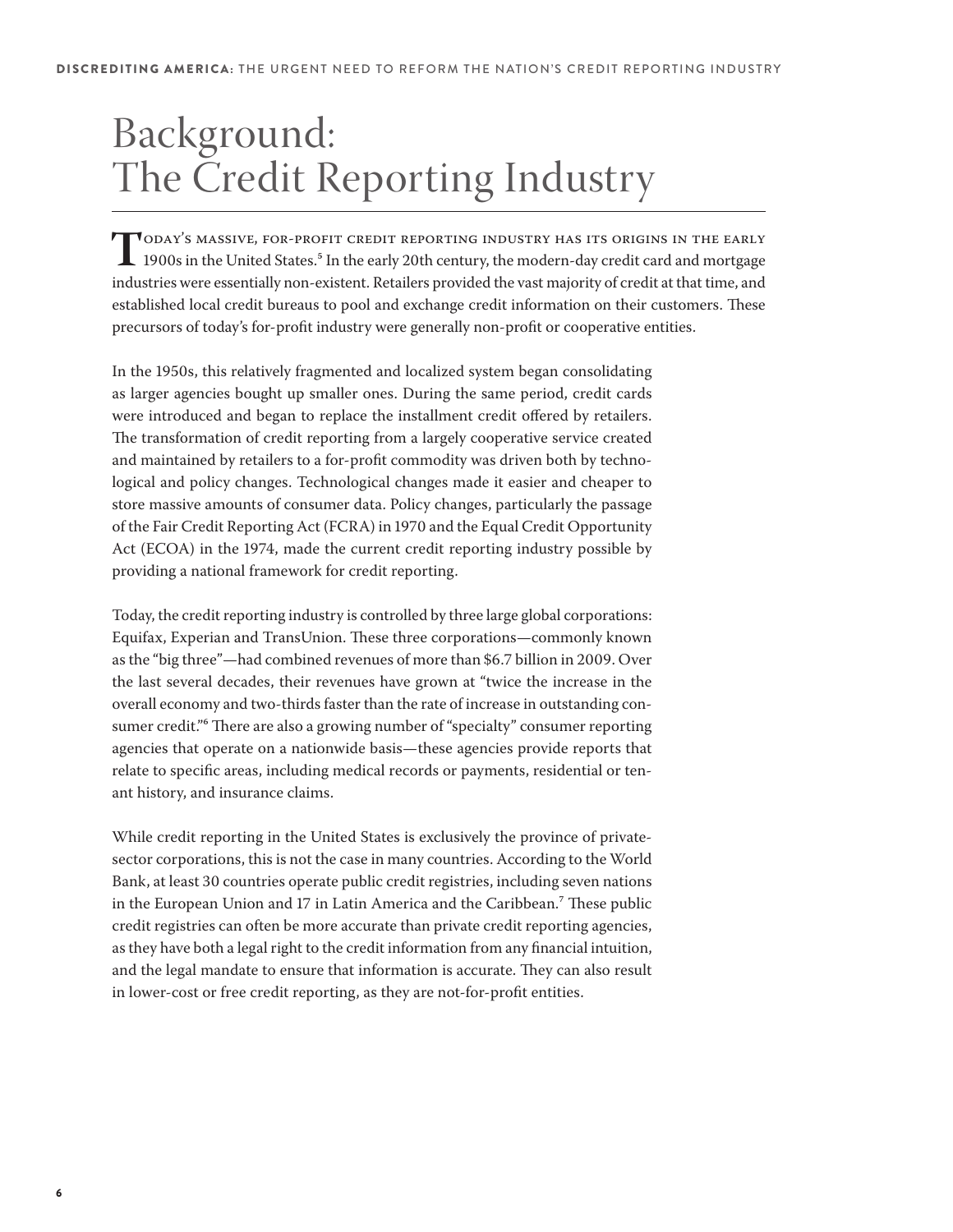#### **What Are Credit Reports?**

The credit reports sold by the big three agencies include information voluntarily provided by creditors and debt-collection businesses, and information the agencies gather directly, typically from public records. The standard credit report on an individual sold by a big three agency includes personal identifying information (including Social Security Number and employment history), information on each credit account the individual has established, and a list of everyone who has accessed the individual's report within the last 24 months. It will also include information on bankruptcies, foreclosures, liens and similar public-record information.

Federal law regulates the circumstances under which a credit reporting agency may provide an individual's credit report to someone who requests it. However, these circumstances are quite broad and include "having a legitimate business need for the information."8 For credit transactions under \$150,000, federal law requires credit reporting agencies to remove most adverse financial information about an individual that is more than seven years old. Finally, FCRA gives individuals the right to obtain a free report from each of the big three agencies once every 12 months (and more frequently for a fee), and to be told if information in a credit report has been used against them. This includes notice when they receive credit on less favorable terms because of information in their report.

#### **What Are Credit Scores?**

Credit scores are distinct products from credit reports, although they are typically sold with reports. A credit score is a single number that is supposed to represent the likelihood that a borrower will make payments to a lender as agreed. Credit scores are generally calculated according to proprietary formulas that place different weight on the various pieces of information in someone's credit report. The methodology used to generate credit scores is vague, and the weights given to information can vary depending on how long an individual has been using credit.

Though there is no single methodology for producing credit scores, the Fair Isaac Corporation (FICO) score is by far the most common, capturing over 3/4 of the market for credit scores. FICO is not a credit reporting agency and generally doesn't sell its scores directly to lenders. Instead, it enters into agreements with the credit reporting agencies that allow them to sell scores using FICO's methodology. FICO then receives a royalty payment for each score sold.

In the early years of the credit scoring industry, scores were typically creditor specific and didn't necessarily reflect an individual's overall credit history. Usage of scores didn't become widespread until the 1970s when broader credit history data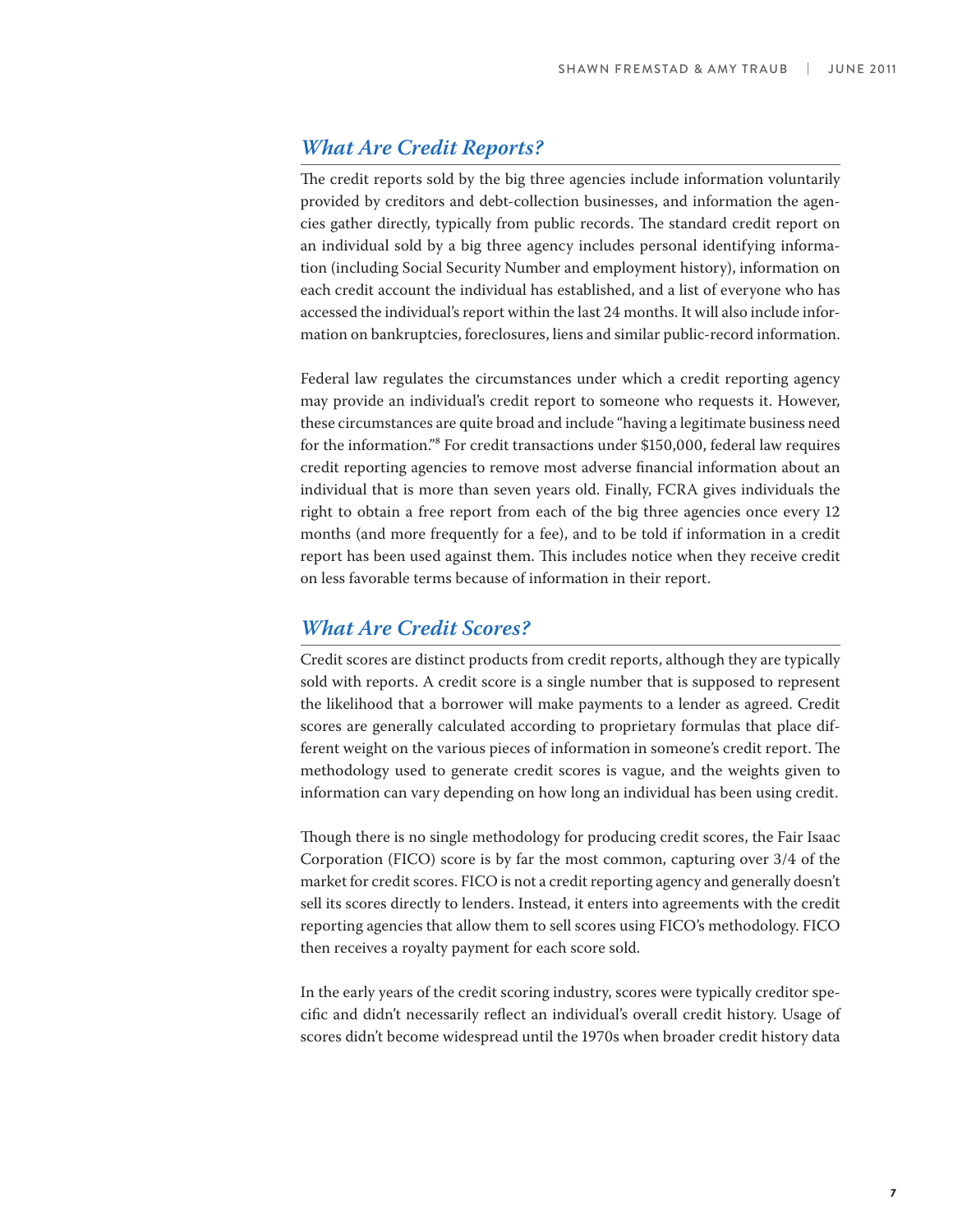could be inexpensively accessed by lenders. In the 1990s, the use of credit scores spread to the mortgage lending and insurance industries.<sup>9</sup>

In addition to FICO, each of the big three credit reporting agencies produces and markets their own proprietary credit scores. The big three agencies have also recently joined together to develop a new score—known as the VantageScore with the aim of reducing FICO's market share and the amount of royalties they pay to FICO. VantageScore has yet to be widely adopted by lenders and today captures less than ten percent of the credit scoring market.<sup>10</sup>

Each of the big three agencies also sell credit-scoring and reporting products that are tailored to particular industry uses, including insurance, health care and utilities. In addition, a growing number of smaller companies also sell reports targeted to specific users and purposes, including tenant histories, check writing histories, employment background checks and insurance claims.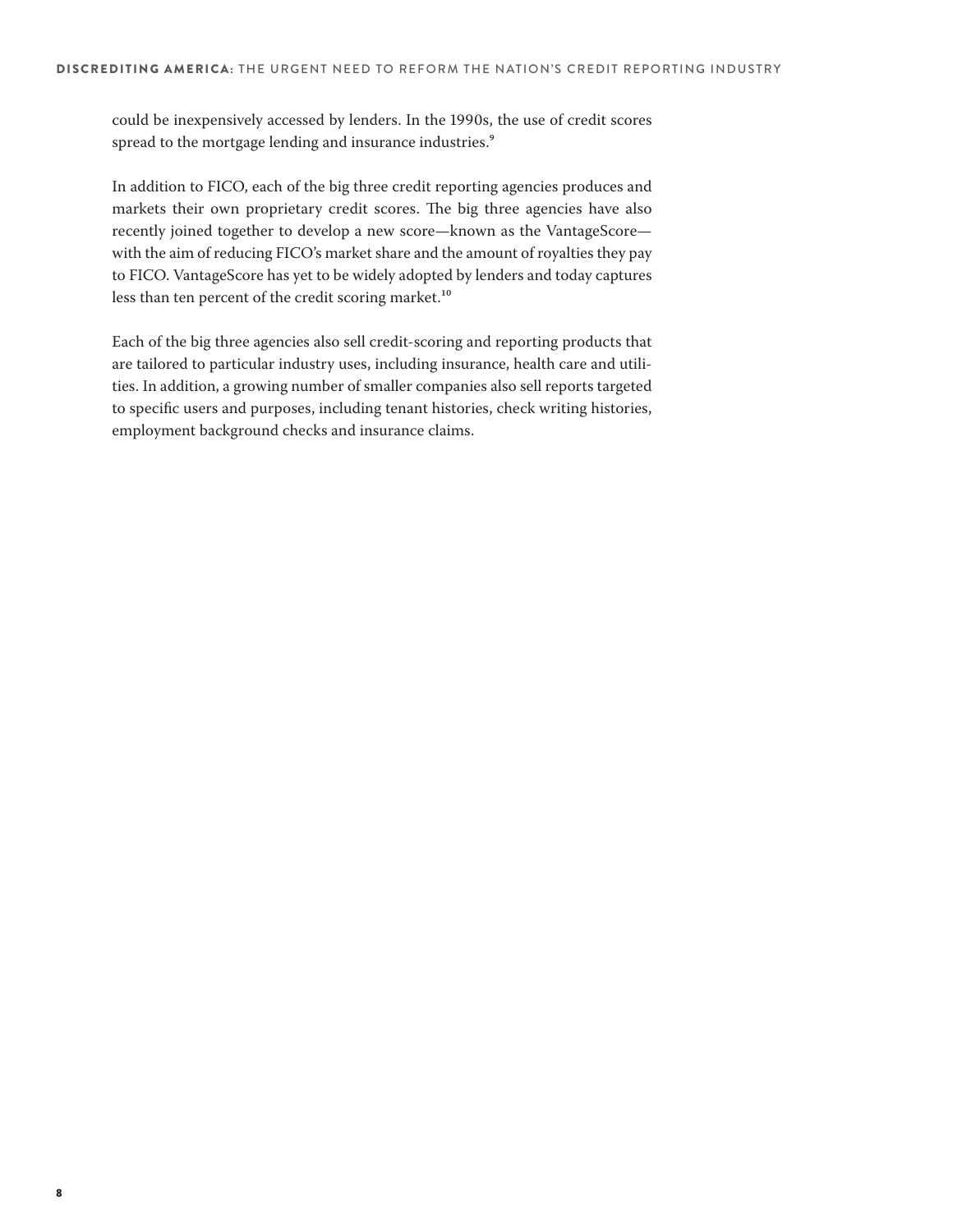# The Accuracy, Fairness & Transparency of Credit Reports and Scores

W/ITH THE WIDESPREAD USE OF CREDIT REPORTS AND SCORES FOR VARIOUS TYPES of decision-making, it is imperative that they are accurate and fair. Congress recognized the importance of a fair and accurate credit reporting system when it passed the FCRA in 1970. FCRA's purpose statement explains:

> The banking system is dependent upon fair and accurate credit reporting. *Inaccurate credit reports directly impair the efficiency of the banking system,* and unfair credit reporting methods undermine the public confidence which is essential to the continued functioning of the banking system.<sup>11</sup>

Some three decades after the adoption of the FCRA, the credit reporting system is still falling short of these basic goals of accuracy and fairness. Reports and scores exclude relevant information, include inaccurate information, or contain information about medical debt collections that reveal more about an individual's private health concerns than their credit worthiness. In many cases, credit scores are overwhelming correlated with identity: people of color and young people have lower credit scores than others, factors which may reflect difficult economic circumstances and in some cases, a legacy of racism, more than a borrower's ability to responsibly manage finances.

Finally, further complicating the goal of fairness is the lack of transparency in the credit reporting and scoring system: consumers must pay to access their actual credit scores, have limited information about how scores are calculated, and typically receive just one free credit report per year.

### **!e Accuracy of Credit Report Information**

If a big three agency includes erroneous information in your credit report—or fails to include accurate, positive information—the consequences can be severe. You might end up paying a higher interest rate for a loan or a higher premium for car or homeowner's insurance, having your application for a loan or insurance denied, or being turned down for a job, or even terminated from your current one. Given the size and revenues of the credit reporting industry, it is more than reasonable to expect their reports to have few or no errors. But, in fact, consumers find many errors in the big three agencies' reports.

A 2008 Federal Trade Commission (FTC)-sponsored pilot study found that about 31 percent of people who reviewed their credit report found errors that they wanted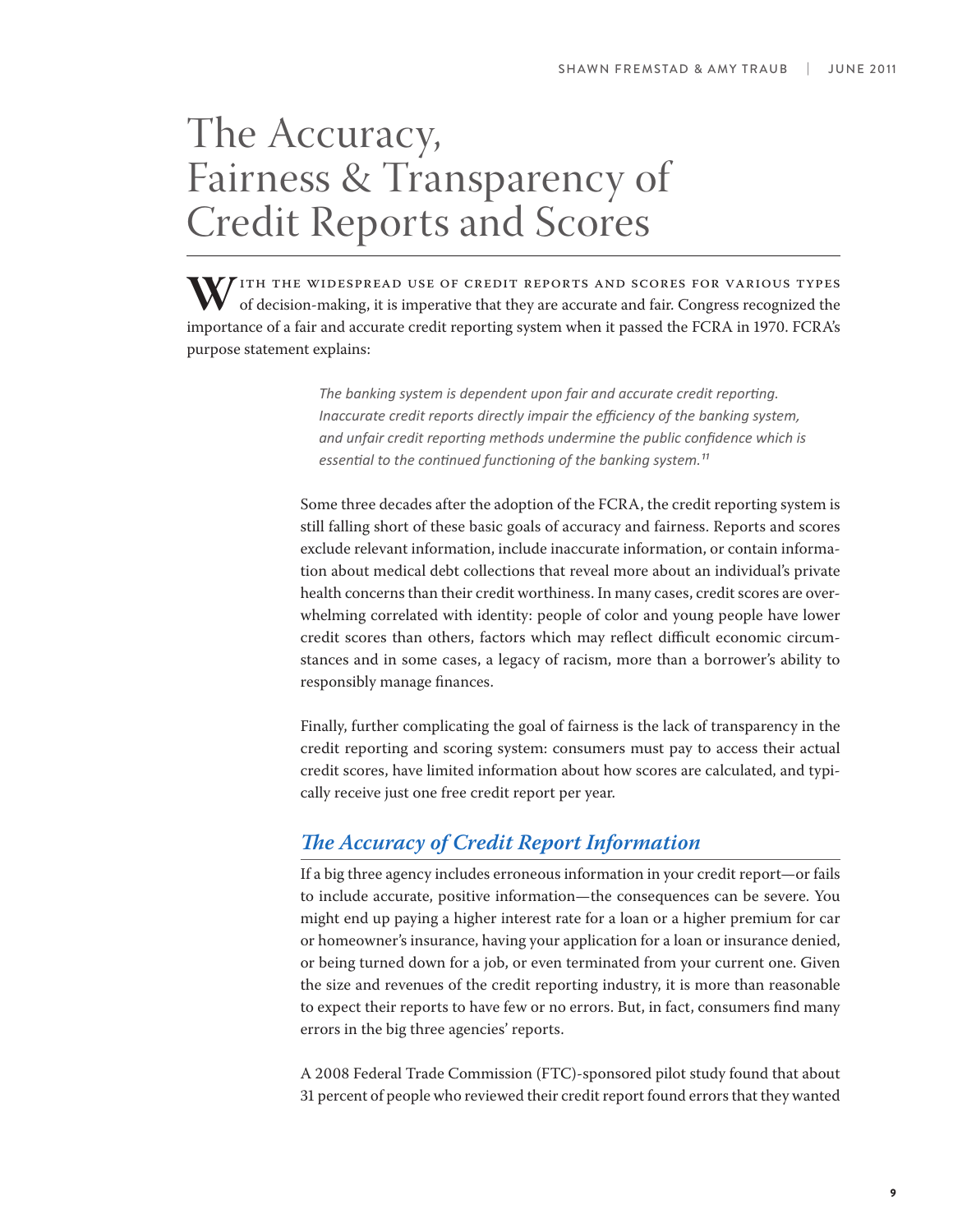to dispute.<sup>12</sup> About 11 percent of people reported errors that were categorized by the FTC as "material", i.e. errors that significantly affected credit scores.<sup>13</sup> The FTC pilot study also provides evidence that individuals with lower credit scores are much more likely to allege errors after viewing their report. In particular, material errors were alleged in half of the cases with a credit score under 610 and one-third of cases with a score between 610-689.

The 2008 FTC pilot study is limited in scope and doesn't rely on a nationally representative sample. A 2011 study funded by the credit reporting industry and conducted by the Policy & Economic Research Council (PERC) was larger and more representative, finding that 19.2 percent of people who reviewed their credit reports identified information that appeared to be erroneous.<sup>14</sup> 12.1 percent reported apparent errors that could have a material impact—mistakes that go beyond a misspelled name or incorrect address.<sup>15</sup> While the researchers stress that not all consumers chose to dispute the errors they identified and that most information that was disputed did not lead to large changes in credit scores or in the study's risk tiers, the findings remain troubling. Like the FTC findings, PERC's study suggests that more than 20 million Americans could identify material errors in their credit reports.<sup>16</sup> Also similar to the FTC, PERC found that consumers with lower credit scores were more likely to identify apparent errors. These findings are consistent with earlier reports produced by consumer representatives finding a substantial level of error.<sup>17</sup>

Further comprehensive research is needed on the prevalence of inaccurate or missing information in credit reports. In recognition of this fact, starting in spring 2011, the Federal Trade Commission (FTC) will be fielding a large national study of credit report accuracy, one that will be methodologically superior to previous research. This study should provide the data necessary to make fairly precise estimates of the overall extent of errors in credit reports.

| PERCENTAGE OF INDIVIDUALS AFFECTED BY<br><b>SELECTED DATA PROBLEMS IN CREDIT REPORTS</b><br>BY INCOME CLASS, 2004                                       | LOW-OR<br><b>MODERATE-</b><br><b>INCOME</b> | MIDDLE-<br><b>INCOME</b> | HIGH-<br><b>INCOME</b> |  |
|---------------------------------------------------------------------------------------------------------------------------------------------------------|---------------------------------------------|--------------------------|------------------------|--|
| Failure to Eliminate Duplicate Collection Agency Accounts                                                                                               | 2.3%                                        | 1.1%                     | 0.6%                   |  |
| Reporting of Collection Agency Accounts Under \$100                                                                                                     | 17.0%                                       | 11.1%                    | 6.4%                   |  |
| Reporting of Medical Collection Accounts                                                                                                                | 22.8%                                       | 15.7%                    | 9.3%                   |  |
| <b>Potentially Misassigned Collections Accounts</b>                                                                                                     | 11.6%                                       | 7.9%                     | 6.1%                   |  |
| <b>SOURCE:</b> Robert Avery, Paul S. Calem, and Glenn B. Canner,<br>Credit Report Accuracy and Access to Credit, Federal Reserve Bulletin, Summer 2004. |                                             |                          |                        |  |

How do errors in credit reports affect borrowers? A 2004 study by researchers at the Federal Reserve analyzed 300,000 credit reports, cataloguing the types and frequency of various categories of negative information on the reports.<sup>18</sup> The researchers then simulated the effects of hypothetical errors by estimating how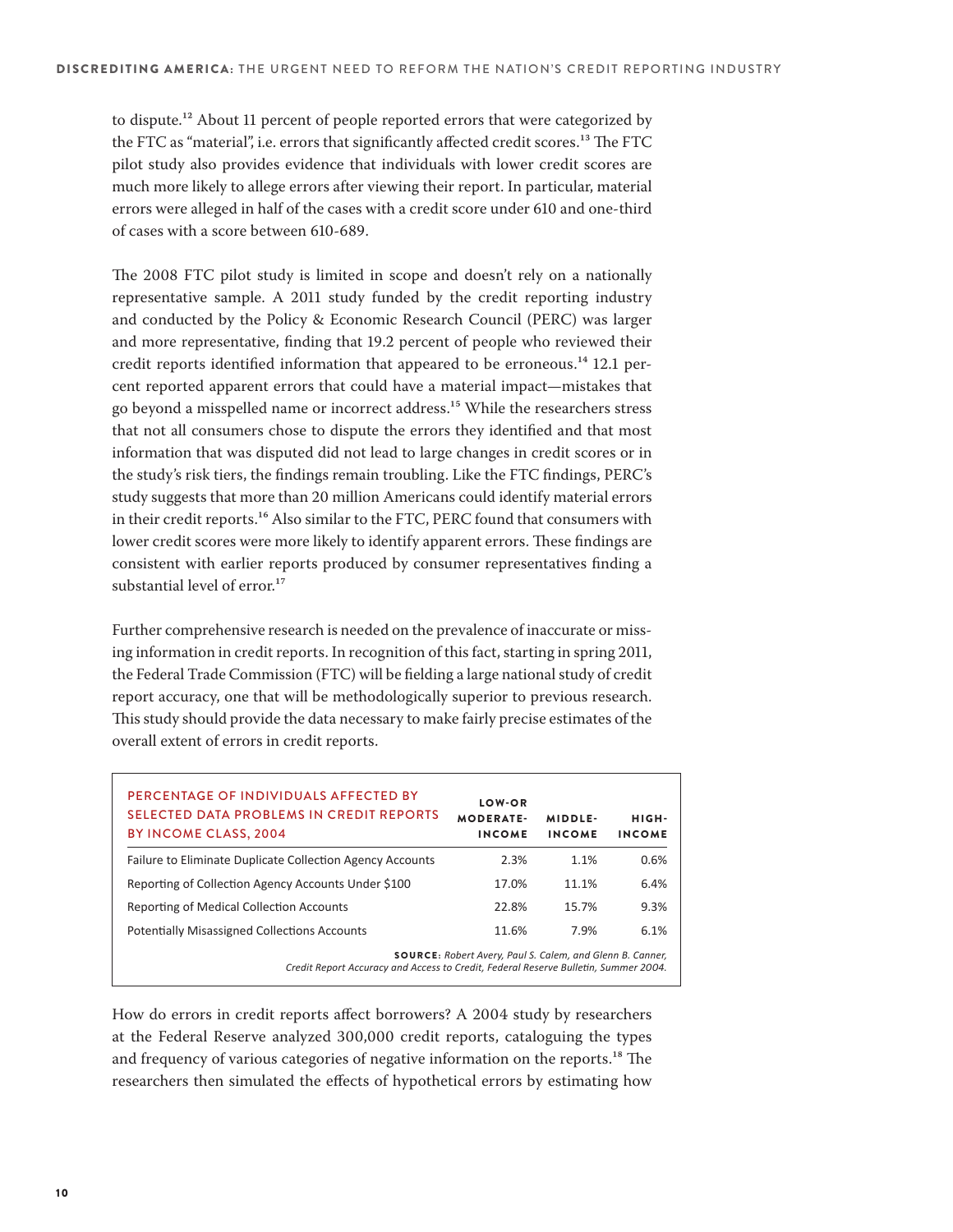much each person's credit score would improve if the particular piece of negative information were found to be an error. They found that:

*About one-third in the sample were affected by the failure to report a credit limit. If found to be an error and corrected, about two-thirds of those affected* by this problem would see their credit scores increase, 13 percent by more than 10 points. About 15.5 percent of people in the sample were affected by reporting of medical collection accounts. If found to be an error and corrected, about 81 percent of those affected would see their credit scores increase, 32 percent by 10 points or more.

Finally, much of the burden for ensuring credit-report accuracy falls on individuals. If an individual uncovers a potential error in their credit report at a particular agency, the agency must investigate the matter and report back to the consumer within 35 days. However, as a practical matter, disputing an error can be a timeconsuming, nearly impossible three-party negotiation between the credit bureau, the creditor and the individual—a negotiation for which the outcome is ultimately controlled by the sometimes arbitrary decision of the agency. It's no wonder that in both the PERC and FTC studies, a significant portion of consumers who identified apparent errors in their credit reports chose not to follow through with the entire dispute resolution process. As Chi Chi Wu of the National Consumer Law Center has noted, agencies—which earn the lion's share of their profits from creditors rather than consumers—have little legal or financial incentive to conduct meaningful investigations of disputes and thus rely heavily on automated processes to resolve them.<sup>19</sup>

#### **Racial and Economic Disparities in Credit Scores**

Researchers at the Center for Economic Justice and National Consumer Law Center argue that "credit scoring has become the numerical expression of the racial economic divide and wealth gap in this country." There is indeed ample evidence that disparities in the credit reporting system mirror American society's larger racial and economic inequalities. As we discuss below, a large body of research indicates that Americans with low incomes, and especially African Americans and Latinos, are disproportionately likely to have low credit scores.

The poor credit histories of these communities parallel the higher rates of unemployment, $20$  lower rates of health insurance coverage, $21$  and lower amount of household wealth in communities of color.<sup>22</sup> To varying extents these disparities reflect a legacy of discrimination, including lending industry practices such as redlining and the aggressive marketing of subprime mortgages to people of color even those who could qualify for better rates.<sup>23</sup> Thus credit reporting frequently has the effect of perpetuating and amplifying historic injustices. This is especially true given the industry's drive to use credit information for an increasing range of decisions that impact Americans' economic well-being (see page 12 for more on "mission creep").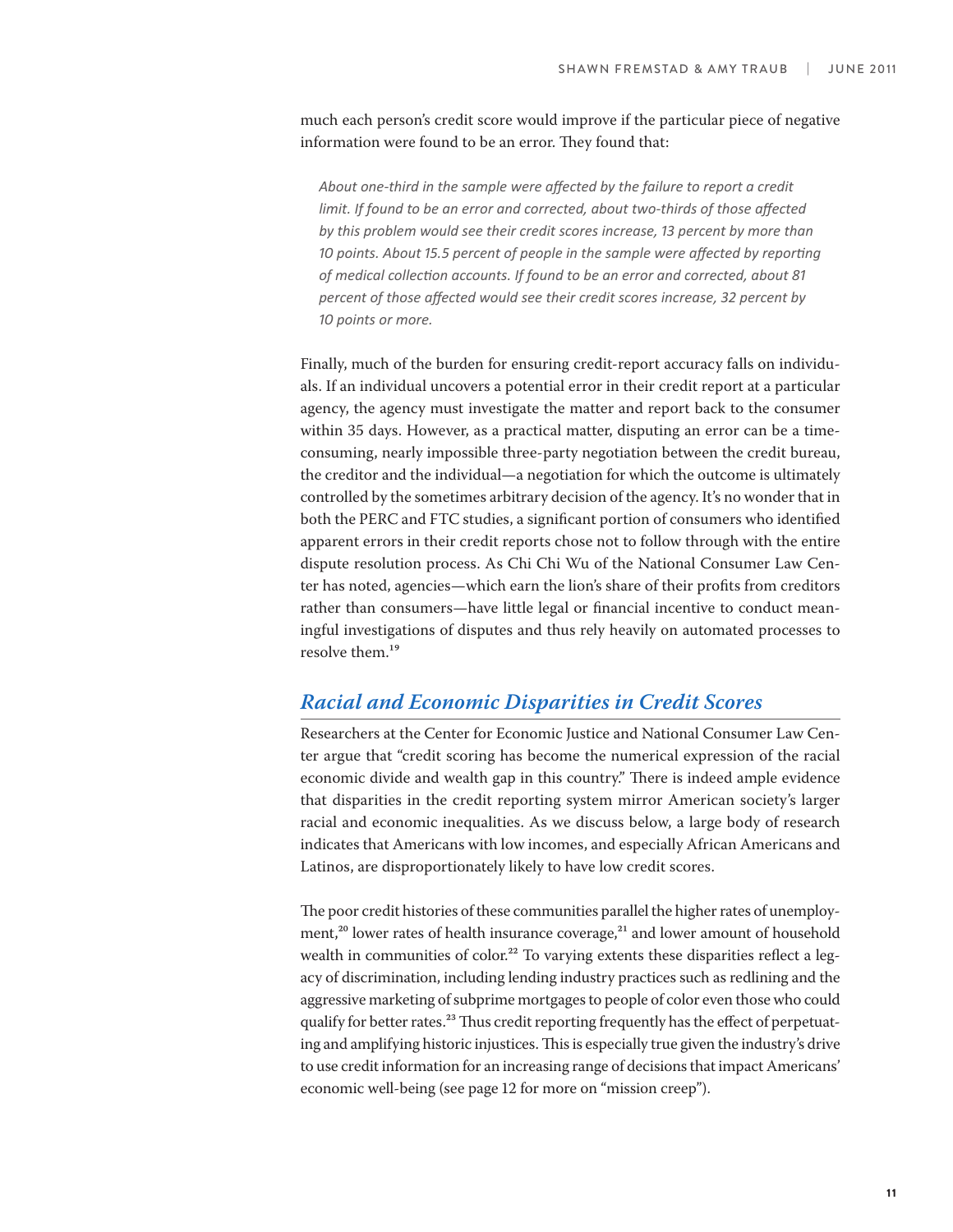In a 2007 report, the Federal Reserve Board found that African-Americans and Hispanics had considerably lower credits scores than non-Hispanic whites, people living in low-income census tracts had lower scores than people living in higherincome ones, and young adults (under age 30) had lower scores than older adults.<sup>24</sup>

Similarly, a recent analysis of zip-code-level credit-score data for Illinois found sharp disparities in credit scores between predominantly white communities and those with higher levels of ethnic and racial minorities.<sup>25</sup> In areas with majority Latino populations, about 31 percent of people had credit scores below 620 (what the report characterized as a lower, "non-prime" score) compared to only 20 percent of people in Illinois as a whole. In areas with an African American population of 80 percent of more, more than half of adults had credit scores below 620. Other research has documented similar disparities in credit scores.²6

Higher priced loan products may contribute to a higher rate of default among low-income and minority consumers than the default rate that would have occurred had they had access to more standardly priced product.

The increasing use of "risk-based pricing"—pricing credit products differently based on a consumer's credit history—means that low-income and minority consumers may have increased access to credit, but that access comes at a higher price. This higher pricing may by itself contribute to a higher rate of default among lowincome and minority consumers than the default rate that would have occurred had they had access to more standardly priced product. If this is the case—and considerable evidence suggests that it is—then the disparities in credit scores are due not only to differences in credit risk, but to the products themselves.<sup>27</sup>

Further compounding the financial situation of many minority families is the problem of "thin" or limited credit histories. Individuals with thin or limited credit histories are often denied, or pay more, for credit. About 23 percent of credit records in the Fed's study had no credit scores, typically because they had too few active accounts to calculate a score. Latinos, African-Americans, young adults and people living in low-income areas were less likely to have scores than other groups.

### **Medical Debt and Credit Reporting Fairness**

Federal law places few limits on what adverse financial information the credit reporting industry may include in the credit reports it sells. As noted above, the only significant limit is that most adverse information that is more than seven years old must be excluded from reports that are used for credit and insurance transactions involving less than \$150,000. Though much of the adverse information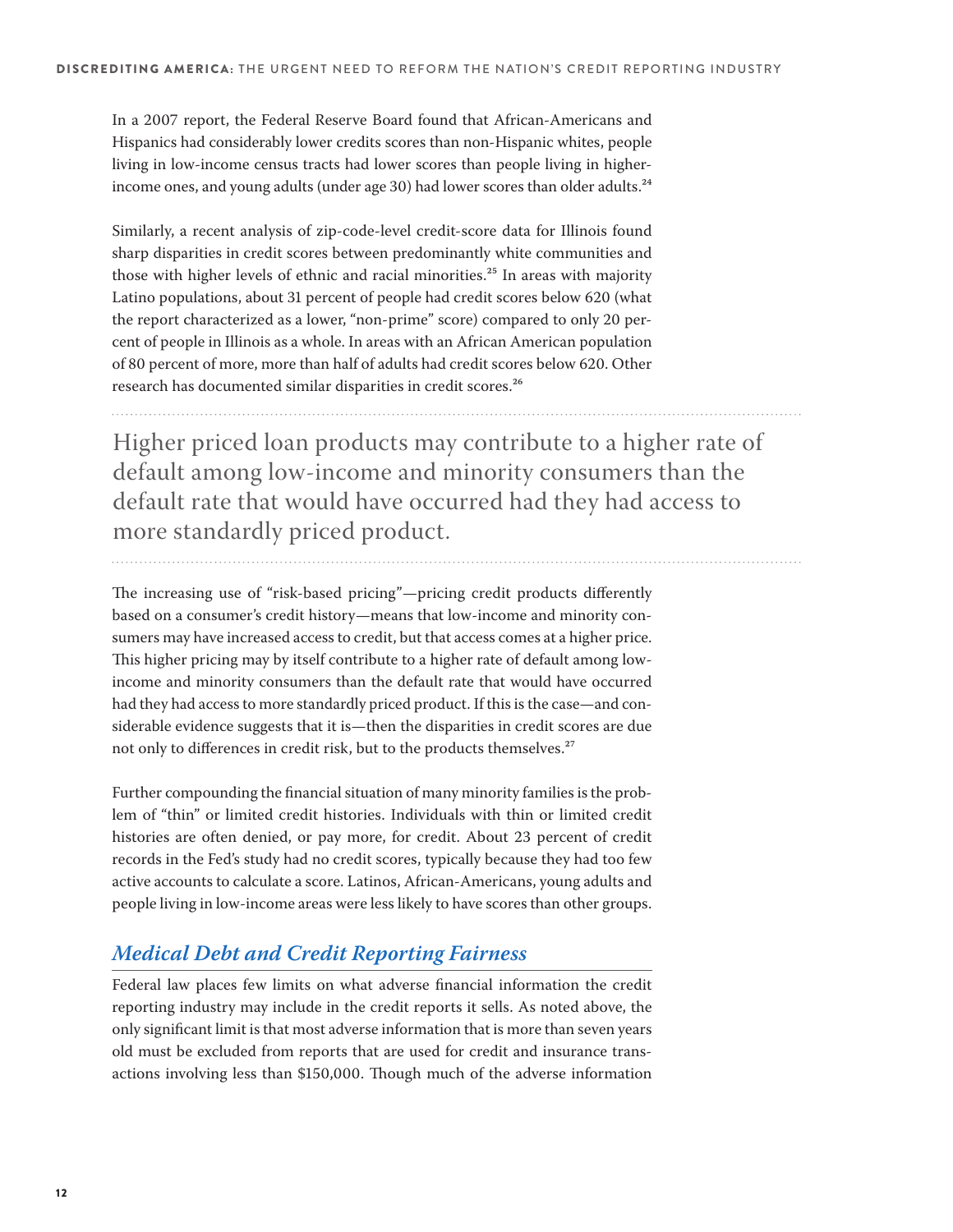included does predict future credit risk, some adverse information does not, and its inclusion runs counter to the purpose of credit reporting. Medical debt, most egregiously, has been flagged as likely unrelated to future credit risk, and its inclusion is particularly problematic.

#### THE IMPACT OF MEDICAL DEBT ON ECONOMIC SECURITY

According to the Commonwealth Fund, some 41 percent of working-age adults reported a problem paying their medical bills or had accrued medical debt in 2007. Some 16 percent reported having been contacted by a collection agency for unpaid medical bills in the year before they were surveyed. Similarly, recent research by Demos and the Access Project has shown how medical debt impacts families' overall levels of credit card debt. In 2008, more than half of low- and middle-income households with credit card debt said that medical expenses contributed to their debt, with the average debt attributed to medical expenses being just under \$2,200.

SOURCES: Michelle M. Doty, Sara R. Collins, Sheila D. Rustqi, and Jennifer L. Kriss, "Seeing Red: The Growing Burden of Medical Bills and Debt Faced by U.S. Families," Commonweatlh Fund, 2008; Cindy Zeldin and Mark Rukavina, "Borrowing to Stay Healthy: How Credit Card Debt is Related to Medical Expenses," Demos and The Access Project, 2007.

> Credit reports often include medical debt; credit scores typically reflect this debt in a way that lowers the credit scores of millions of Americans. While health care providers only rarely report the payment histories (positive or negative) of their patients to credit reporting agencies, debt collection agencies that are seeking to recover medical debts generally do report them in the same way as they do other collection accounts. Even when a medical collections debt is fully repaid, it can remain on an individual's credit report—and depress their credit score—for seven years.<sup>28</sup>

> The number of Americans who are impacted by this practice is surprisingly high. Some 28 million working-age adults—about 16 percent of all working-age adults were contacted by a collection agency for unpaid medical bills in 2007.<sup>29</sup> Similarly, the Federal Reserve study of credit report accuracy discussed above found that the credit reports of about 15.7 percent of middle-income people and nearly 23 percent of low-income people included collection accounts for medical debt.<sup>30</sup> The vast majority of these individuals had lower credit scores as a result. The most startling statistic is that Federal Reserve Board researchers found that 52 percent of all accounts reported by collection agencies consisted of medical debt.<sup>31</sup> Hospitals and doctors are major users of collection agencies.<sup>32</sup>

> Medical debt suffers from a host of problems that make it unreliable as a predictor of one's likelihood to repay other debts. In their 2004 study, the Federal Reserve noted that even credit evaluators—the employees at banks and other lending institutions who evaluate applicants' reports for creditworthiness—have concerns about the appropriateness of including medical debt on credit reports because they "(1) are relatively more likely to be in dispute, (2) are inconsistently reported,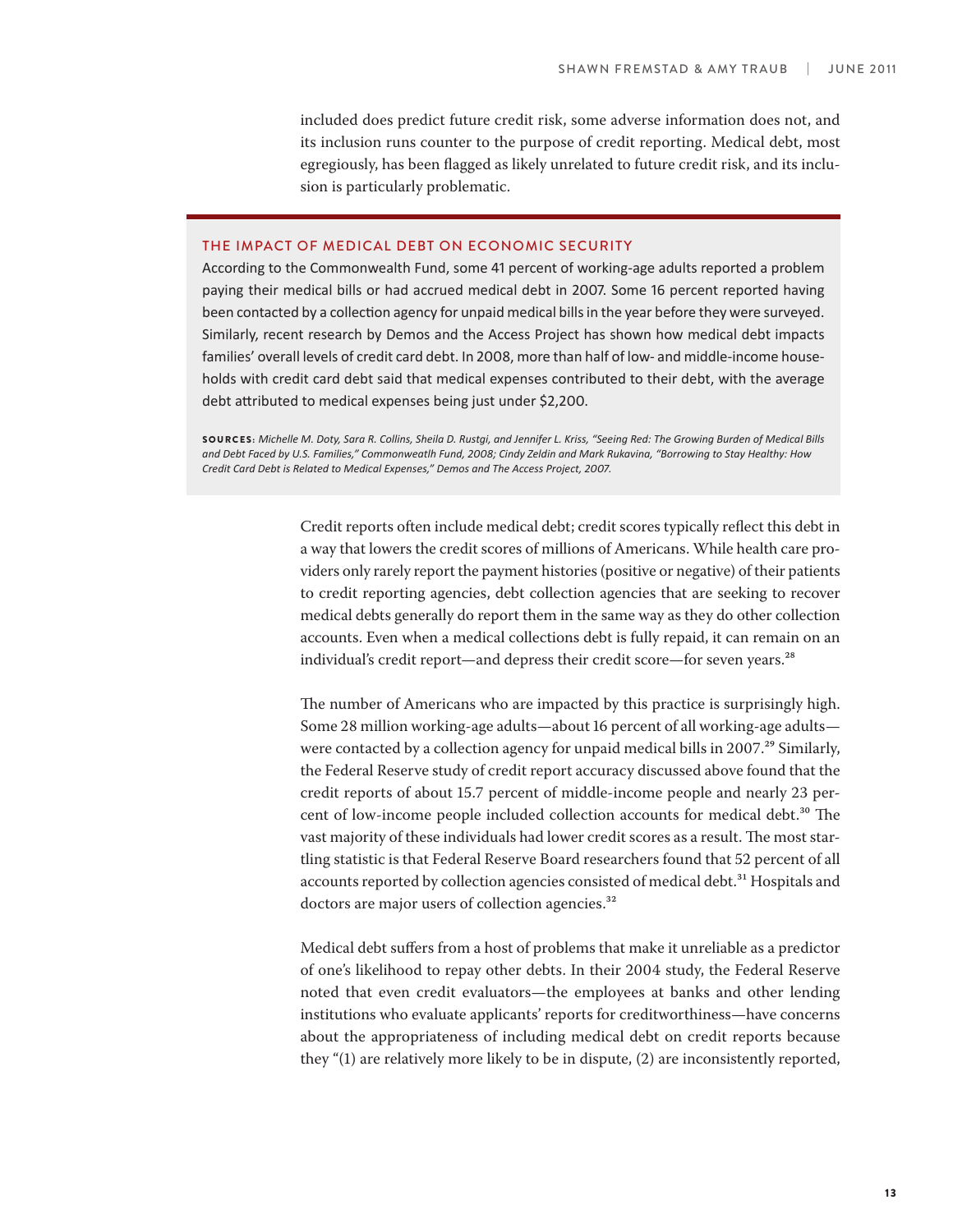(3) may be of questionable value in predicting future payment performance, or (4) raise issues of rights to privacy and fair treatment of the disabled or ill."

The reporting of medical debt also raises serious fairness issues. People who lack health insurance or are underinsured (those who have high out-of-pocket medical expenses or deductibles relative to their income) are much more likely to have medical debts in collection.<sup>33</sup> The uninsured and some of the underinsured are commonly charged more for health care by doctors and hospitals than the amounts paid by insurance companies on behalf of insured patients for the same services. According to Families USA, uninsured patients are charged as much as to 40 to 60 percent more than the rate insurance companies are able to negotiate for the same medical services.<sup>34</sup>

#### **Problems with Transparency in Credit Reports and Scores**

Credit reports are composed exclusively of information about individual consumers, but consumers lack unrestricted access to relevant credit information and must often pay fees to obtain their own credit scores. Even then, consumers may not have access to the actual score lenders, insurers and other users of credit data used to make decisions.

#### **A MARYLAND STORY**

In 2009: my marriage abruptly fell to pieces. While separated, yet still legally married, my financial well-being was tied to the actions of someone over whom I had no control or influence. I am financially conservative and have always paid my bills and mortgage on time. After I moved out of our home and rented a modest apartment with my three-year-old daughter, however, I was shocked beyond words to discover that my estranged husband had withdrawn advance mortgage payments that I had made and deposited them into a private account to which I did not have access. Because he took that money, our home went into foreclosure... Then last year I applied for a management position for which I was well qualified. I was asked to fill out forms so that this potential employer could look at my credit history. I was mortified... As it turned out, I did not get an offer for permanent employment.

 $-$  *Anonymous, Maryland* 

Federal law gives consumers the right to obtain a free copy of their credit report from each of the big three agencies once every 12 months. Consumers generally need to pay an additional fee if they want to obtain their reports more frequently.

Consumers' access to their credit scores is even more limited. Unlike credit reports, consumers have no right to obtain their scores for free once a year. Instead, consumers must purchase their credit scores from each agency (the typical fee is around \$8 per agency). An exception to this general rule is that mortgage lenders who review credit scores as part of applications for particular types of loans are required to disclose scores and information about them for free.<sup>35</sup>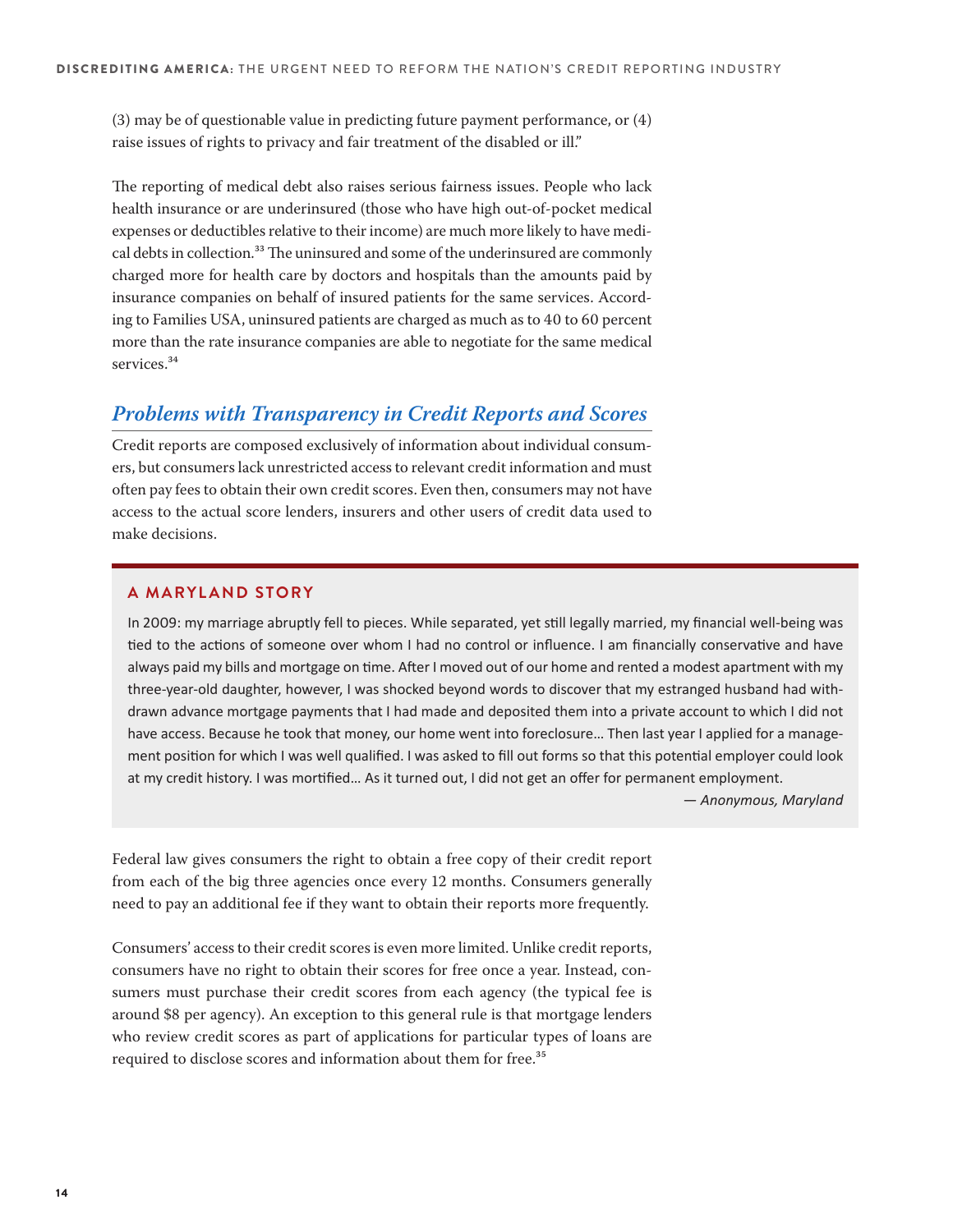A related issue is that the credit scores that the big three agencies sell to consumers are not necessarily the same as those they provide to lenders. Under current law, the big three agencies can sell "educational scores," ones that "approximate scores used by lenders, but which can differ significantly."<sup>36</sup> However, the Dodd-Frank financial reform law added a new requirement for users of credit scores to disclose the score they relied upon in adverse action and risk-based pricing notices. The financial reform law also includes a provision that requires the new CFPB to conduct a study of this issue and report back to Congress by July 21, 2011.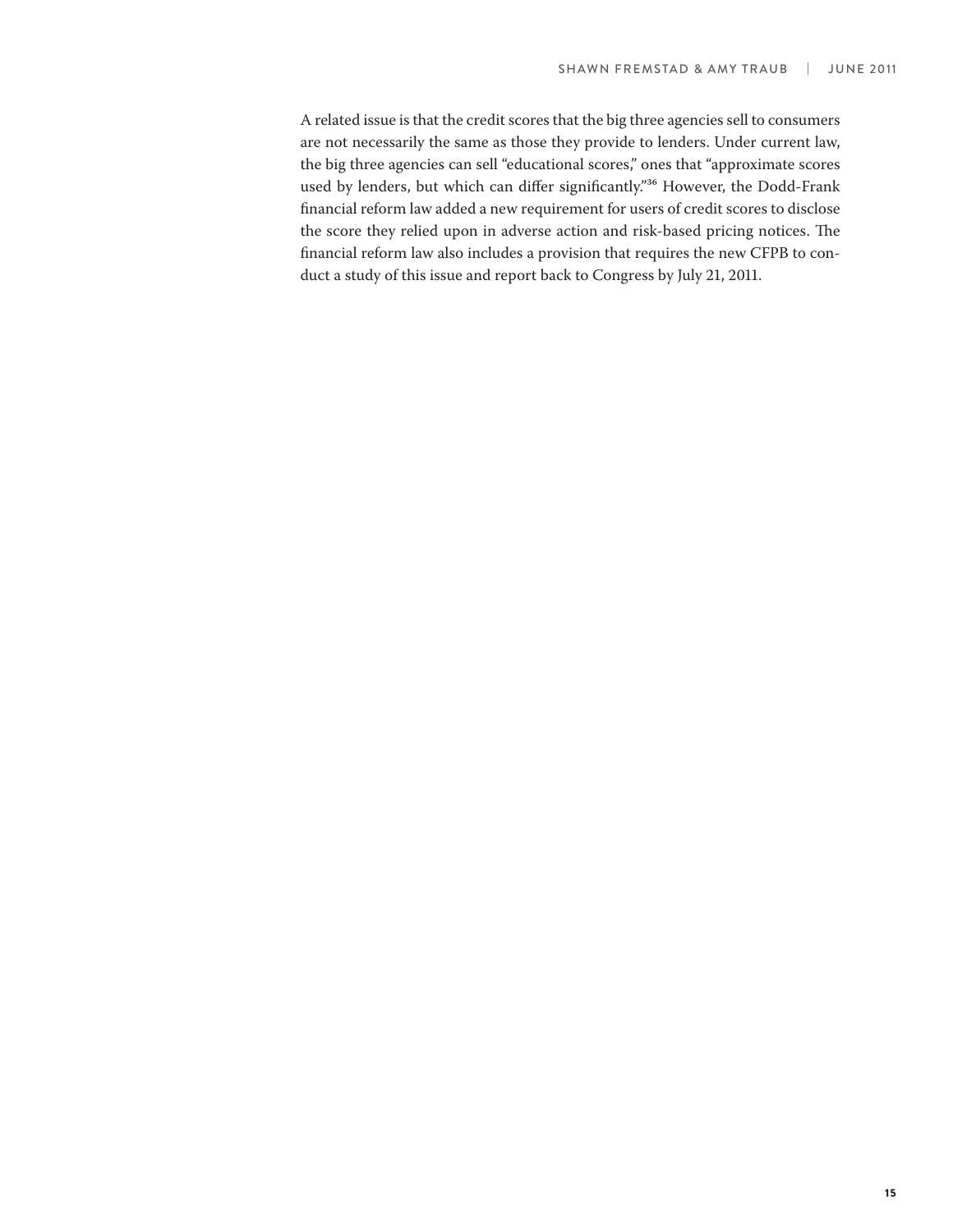# Credit Reporting Industry "Mission Creep"

ONCE EXCLUSIVELY USED BY LENDING INSTITUTIONS TO ASSESS RETAIL CREDIT RISK, credit reports and scores are now being used in a variety of ways that are either unrelated to lending including including including lending, including insurance and employment, or only loosely related to standard lending, including the provision of essential utility and medical services.<sup>37</sup> Basic federal standards for credit reporting and scoring have not kept pace with this "mission creep," although some state policymakers have been more vigilant. The largely unregulated use of credit information in each of these cases is incredibly problematic and needs to be reined in.

#### **Auto and Homeowners' Insurance**

Insurers started using credit scores in the 1990s to decide whether to provide auto and homeowners' insurance and at what price. As with mortgage lending, the use of credit scores spread quickly through the industry. An industry study conducted in the early 2000s found that 92 of 100 auto insurers surveyed used credit scores.<sup>38</sup> As a result, consumers with low credit scores can end up paying hundreds and even thousands of dollars more per year for insurance.

Insurers justify the use of credit scoring for insurance purposes by pointing to industry data showing that, on average, people with lower scores are more likely to make an insurance claim.<sup>39</sup> However, there are multiple problems with the research conducted to date on the relationship between credit scores and insurance claims. First, as stated above, the research the insurance industry depends on to demonstrate a correlation between credit scores and loss experience was conducted by the industry itself, not by an independent, disinterested third party, and the data used in these studies have not been provided to the public, making it impossible for the results to be verified. Second, even if the research is indeed sound, the industry has not been able to provide an explanation for why consumers with lower credit scores have higher loss experiences. Accordingly, the industry has not been able to rule out the fact that this correlation is the result of "a factor that is not the fault of the consumer, or a factor that we as a society would want to ban as a justification for provision of service—such as race or income."40

If a correlation does indeed exist between credit scores and loss experience, consumer advocates point out that this may be due to disparities in wealth between individuals with high credit scores and those with lower scores. Research has shown that upper income consumers have higher credit scores than low-and moderateincome consumers.<sup>41</sup> Accordingly, as Chi Chi Wu of the National Consumer Law Project, and Birny Birnbaum of the Center for Economic Justice, point out in their report on this issue: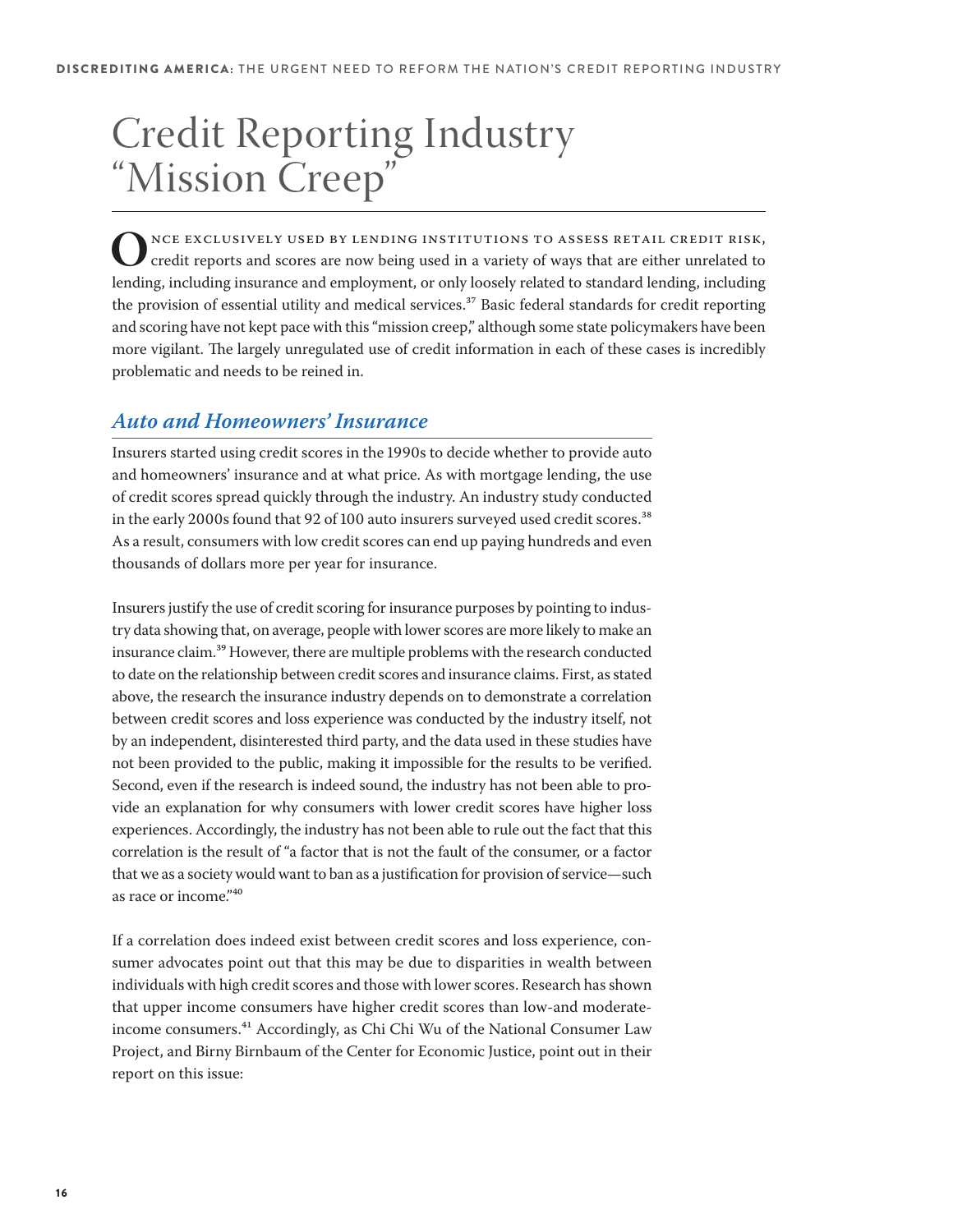Consumers with lower incomes and lower scores simply may have fewer financial resources, and thus be more likely to file a claim rather than "eating" the loss. For example, a Texas study found that while credit scores were related to loss *experience, the correlation was due to a higher frequency of claims for low scorers, not a greater dollar amount per claim. This suggests that to the extent* there is a correlation, it is because low scoring consumers are more likely to file *claims, not because they actually sustain greater losses.*<sup>42</sup>

Even research conducted by the federal government has been problematic. The Fair and Accurate Credit Transactions Act (FACT) of 2003 required the FTC to study the use of credit scores by auto and homeowners insurers. In 2007, they issued their report on auto insurance. However, the accuracy of the report has been questioned by consumer advocates and even one of the FTC commissioners, who claimed it relied on data that was not demographically representative and had been previously used in an industry-sponsored report.<sup>43</sup> While the FTC report found a correlation between credit scores and claims risk, it also concluded that the use of credit scoring likely results in higher insurance costs for African Americans and Latinos.

Several states prohibit the use of credit scores for insurance purposes. Massachusetts and California ban the use of scores for auto insurance, and Hawaii bans it for both auto and homeowners' insurance. Several other states have limited their use of scores in significant ways, including Indiana (prohibiting the use of late medical payments as a factor in scores used by insurance companies), Minnesota (requiring insurers to provide an exception for illness and unemployment, and imposing certain other limits), and Oregon (prohibiting premiums increases when a score declines).

#### **Employment**

Recent press accounts have documented the dramatically increasing use of consumer credit reports by employers in hiring and other employment decisions.<sup>44</sup> The most recent employer survey conducted by the Society of Human Resources Management (SHRM) found that 6 out of every 10 employers surveyed conduct credit checks when hiring some or all of their new employees.<sup>45</sup> This widespread use is particularly troubling given that there is no rigorous evidence that credit checks have any validity in predicting job performance. Moreover, the Equal Employment Opportunity Commission has repeatedly warned that the practice produces discriminatory hiring and firing decisions that violate federal civil rights and deny equal opportunity to workers.

Employers who use credit checks typically argue that they are necessary to determine which applicant is "the best fit for the job" and also to protect against employee fraud.46 However, according to Dr. Richard Tonowski, the Chief Psychologist for the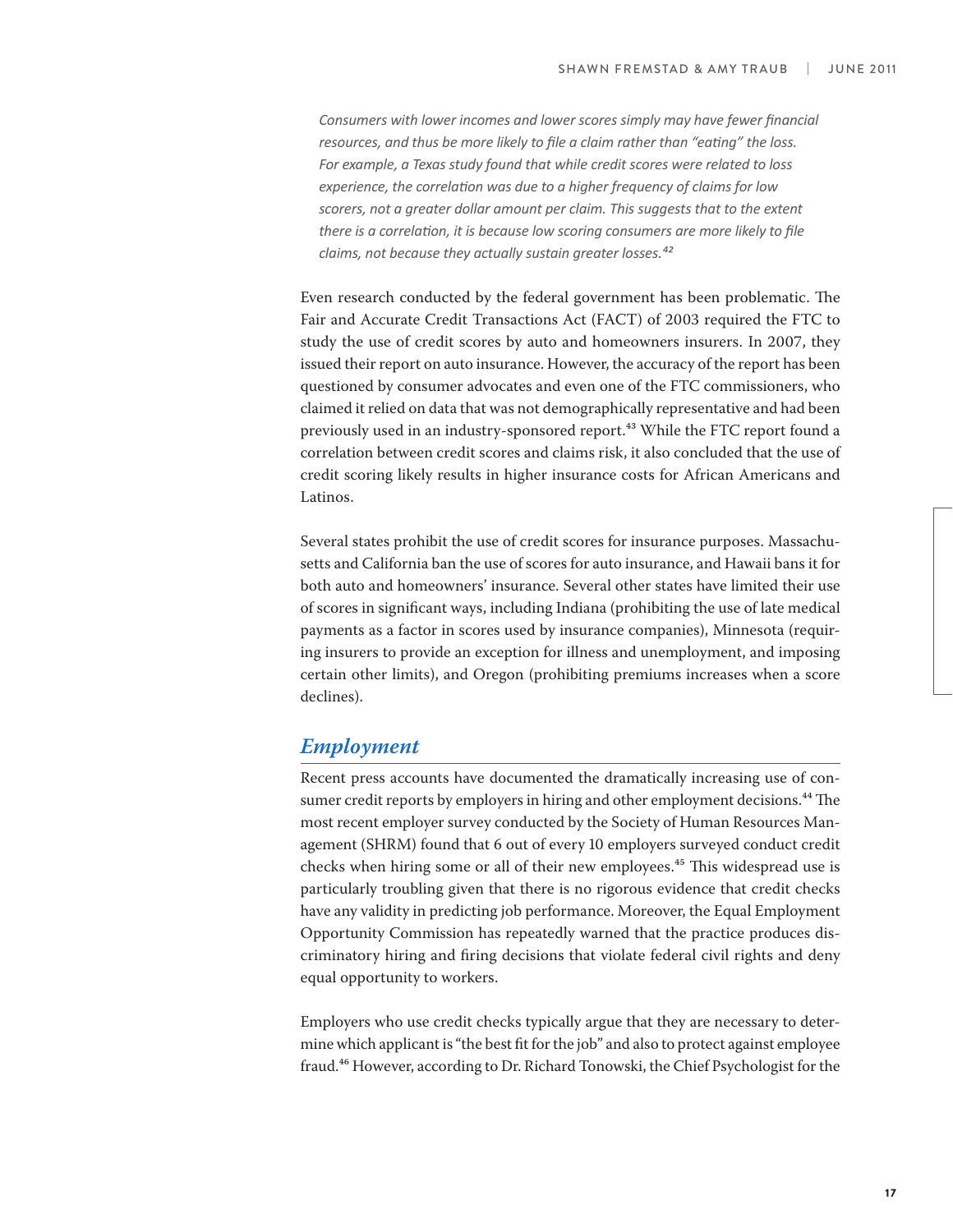#### **DAN'S STORY**

I was laid off on July 9th, 2008 and did not find work again until July 29, 2009 and I applied for over two hundred positions during that time... These people chased me, emailed me almost daily, sent me test after test after test and according to them I'd aced everything. "We think you're heading to the top of this organization! One little thing we have to do, and this won't bother you in the least... just a credit check." And I laughed. I said, "What do you think happens to your credit when you earn zero money for eight or nine months?" ...Good people are being ground into dust who have worked hard all their lives, bought into the American Dream. Some of us are veterans... But you turn us down for a job because of a credit rating...

*-Dan Denton, California* 

Equal Employment Opportunities Commission, there is "very little evidence that credit history is indicative of who can do the job better" and it is "hard to establish a predictive relationship between credit and crime."<sup>47</sup>

Some representatives of credit reporting agencies have acknowledged the lack of evidence showing a relationship between credit-report data and job performance. Most notably, Eric Rosenberg, TransUnion's Director of State Governmental Relations, acknowledged earlier this year that: "...we don't have any research to show any statistical correlation between what's in somebody's credit report and their job performance or their likelihood to commit fraud."<sup>48</sup>

The one rigorous study of the use of credit checks for employment purposes conducted to date by qualified experts found that credit history information does not accurately measure job performance. In this study, conducted at the request of and funded by a large employer, Professors Jerry Palmer and Laura Koppes of Eastern Kentucky University sampled 178 employees, split between active and terminated, holding "financial services and collections" jobs with the employer.<sup>49</sup> Palmer and Koppes compared each of the specific categories of credit information in the employees' credit reports—for example, the number of past-due accounts in an employee's report—with the performance ratings (of the active employees) and termination data. The study found no relationship between the various indicators of poor credit and the performance ratings of active employees or whether or not the employee was terminated.

Despite the growing use of pre-employment credit screening, credit checks may represent an unrecognized legal liability for employers. For example, the Department of Labor won a case in 2010 against Bank of America in which the bank was found to have discriminated against African-Americans by using credit checks to hire entry-level employees.<sup>50</sup> A significantly higher proportion of African-American candidates (11.5 percent) were excluded because of the credit check than white candidates (6.6 percent). Other suits, including a high-profile case against Kaplan Higher Education Corporation for discrimination against African-American job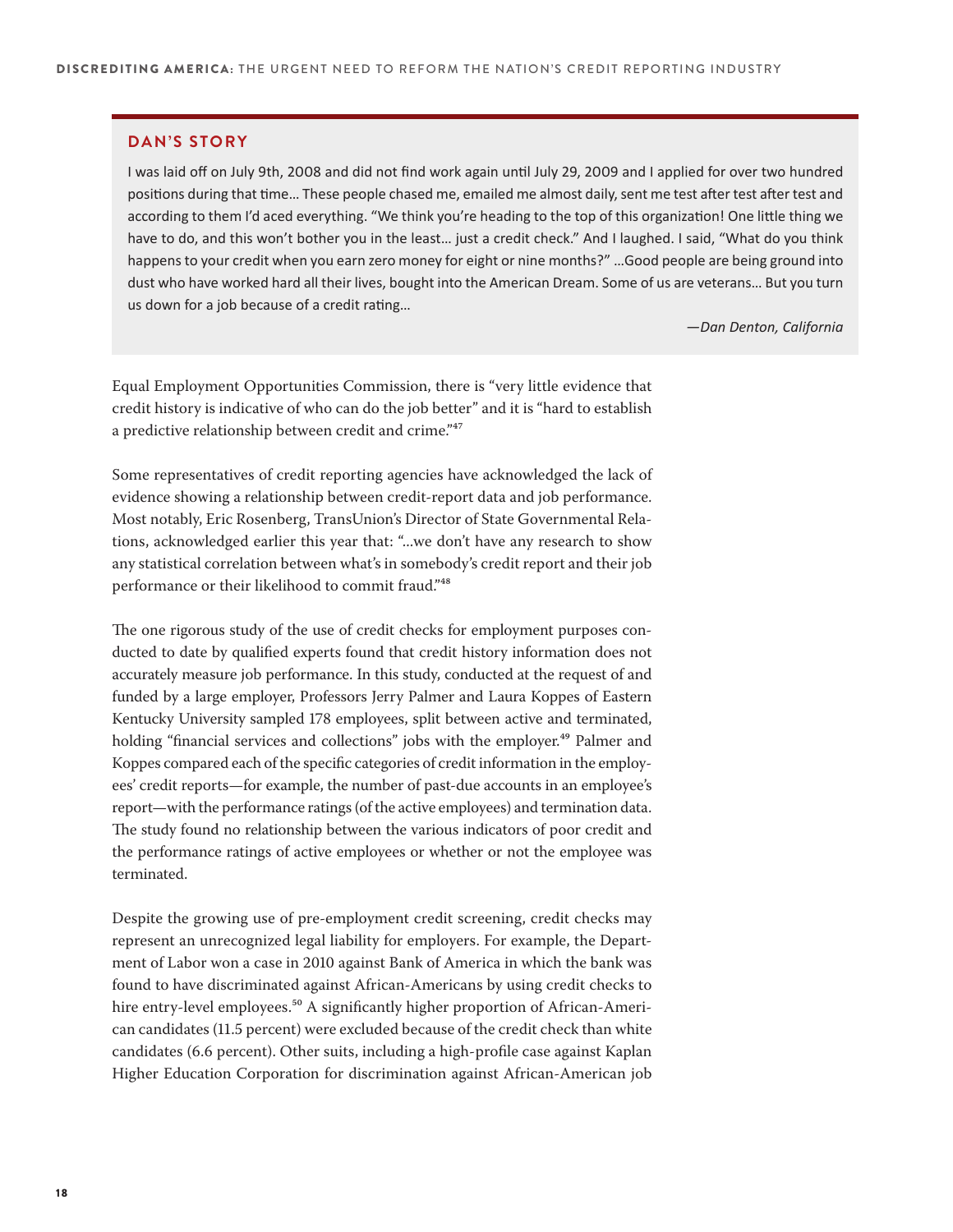applicants through the use of credit history, are pending.<sup>51</sup>

In general, civil rights law mandates that employers justify the appropriateness of an employment practice if it creates such a disparate impact on a group historically subject to workplace discrimination. The potential for discrimination is compounded by the fact that there are no standard metrics for employers to evaluate credit reports—leaving decisions open to individual discretion and potential bias.

Beyond the legal issues, denying employment opportunities to people who have poor credit, but may otherwise be qualified for a job raises serious moral and ethical questions. As one advocate for reform puts it, "Many job seekers across the county are caught in a Catch-22: they're behind on their bills because they don't have a job, but they can't get a job because they're behind on their bills."<sup>52</sup> In addition, this practice threatens to compound the abuses of the subprime lending era in which borrowers of color were targeted and steered into less-affordable loans. Consumers who have tarnished credit histories as the result of subprime loan products are now being forced to pay dearly, for many years to come, for the unethical and deceitful practices of others.

Public leaders around the country are recognizing that laws should be enacted to limit this practice. Five states—Hawaii, Illinois, Oregon, Washington and Maryland— have enacted legislation restricting the use of credit reports for employment purposes and 22 other states, including New York, California and Connecticut, are considering such legislation this legislative session.<sup>53</sup>

#### **DEBRA'S STORY**

I am an honest and hard-working person who has no criminal record, and whose credit problems stem almost entirely from medical debt. Twice in the last few years I was told that my credit was the reason I would not be hired. I worked as a temporary employee at a company for two years as a reimbursement representative. Around a year after my assignment ended, I was contacted by an employment agency which had viewed my resume online and I was asked to reapply for the same position at the same company. After going through the process, I was elated to receive a job offer, and later that day I was emailed a hire letter, start date and salary confirmation. However, a couple days later I received a call from the agency stating that the job now required a credit check... which caused the offer to be retracted, despite the fact that I had already performed the exact job and had consistently received high praise for my work.

*-Debra Banks, California* 

#### **Utilities**

Basic utility services are necessary for survival. The essential nature of services like heat, water, electricity and the telephone requires treating them differently from more discretionary items like credit cards and installment credit. Yet credit history is increasingly being used to make sales and pricing decisions about these necessities as well. There is good reason to be concerned that the use of credit scoring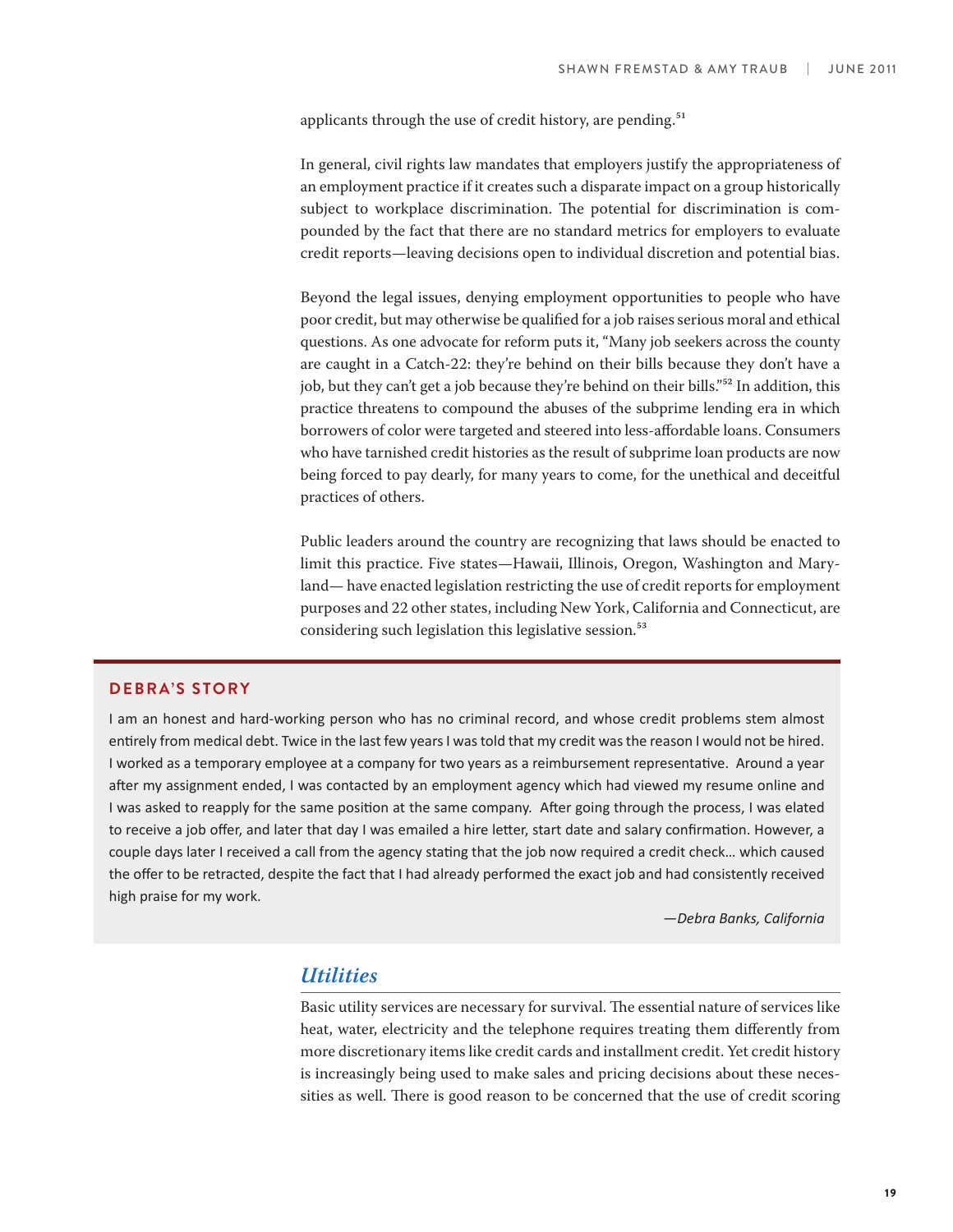may act as a barrier to obtaining essential utility services for low-income customers who cannot afford to pay a deposit.

Many utility companies base service and deposit decisions on utility-payment histories provided by the National Consumer Telecom and Utilities Exchange (NCTUE), which is essentially a utility-specific credit reporting agency operated by Equifax. Although NCTUE is basically a specialized credit reporting agency, few consumers applying for utility services are likely to even know that they have a NCTUE file that will be checked by the utility. Unlike other credit reporting agencies, NCTUE does not clearly provide individuals with a free copy of their reports upon request. Moreover, in recent Congressional testimony, privacy expert Evan Hendricks noted that "it is not clear whether [utility companies using NCTUE reports are] providing 'adverse action' notices [required by the Fair Credit Reporting Act] to consumers so they'd know they were negatively affected by a NCTUE report."<sup>54</sup>

In addition, some utility companies use credit reports and credit scores (ones not limited to utility payment histories) to decide whether to require a security deposit—and the amount of the deposit—from applicants for services. Some notable examples of the usage or attempted usage of credit information by utilities include the following:

- In 2000, the Pennsylvania Public Utilities Commission (PUC) approved requests made by several utility companies to operate pilot programs that used credit scores to determine deposits for new applicants.<sup>55</sup> In approving these requests, the PUC waived a state regulation that required utilities to base deposit decisions solely on utility payment history. In 2004, the Pennsylvania enacted a new state law that authorizes the use of credit scores by utilities for deposit purposes.<sup>56</sup>
- In 2003, several major utility companies in Illinois petitioned the Illinois Commerce Commission (state PUC) for approval to use credit scores in deciding whether to require deposits from new applicants. The request was approved with some limitations.<sup>57</sup>
- In 2004, TXU Energy, the largest retail electrical provider in Texas, announced that it would charge differential rates based on customer's credit scores. After the Texas PUC intervened, the practice was discontinued.<sup>58</sup> In 2009, the Texas PUC adopted rules that prohibited the use of credit scores in determining rates.<sup>59</sup>

A few states—including Idaho, Minnesota and Vermont—explicitly prohibit the use of credit scores to determine utility security deposits. A substantial number of other states have utility regulations that limit deposit requirements to cases where there has been past non-payment of utilities or a lack of a satisfactory history of utility payment. These regulations should effectively prohibit the use of credit scores (unless limited to utility-specific information).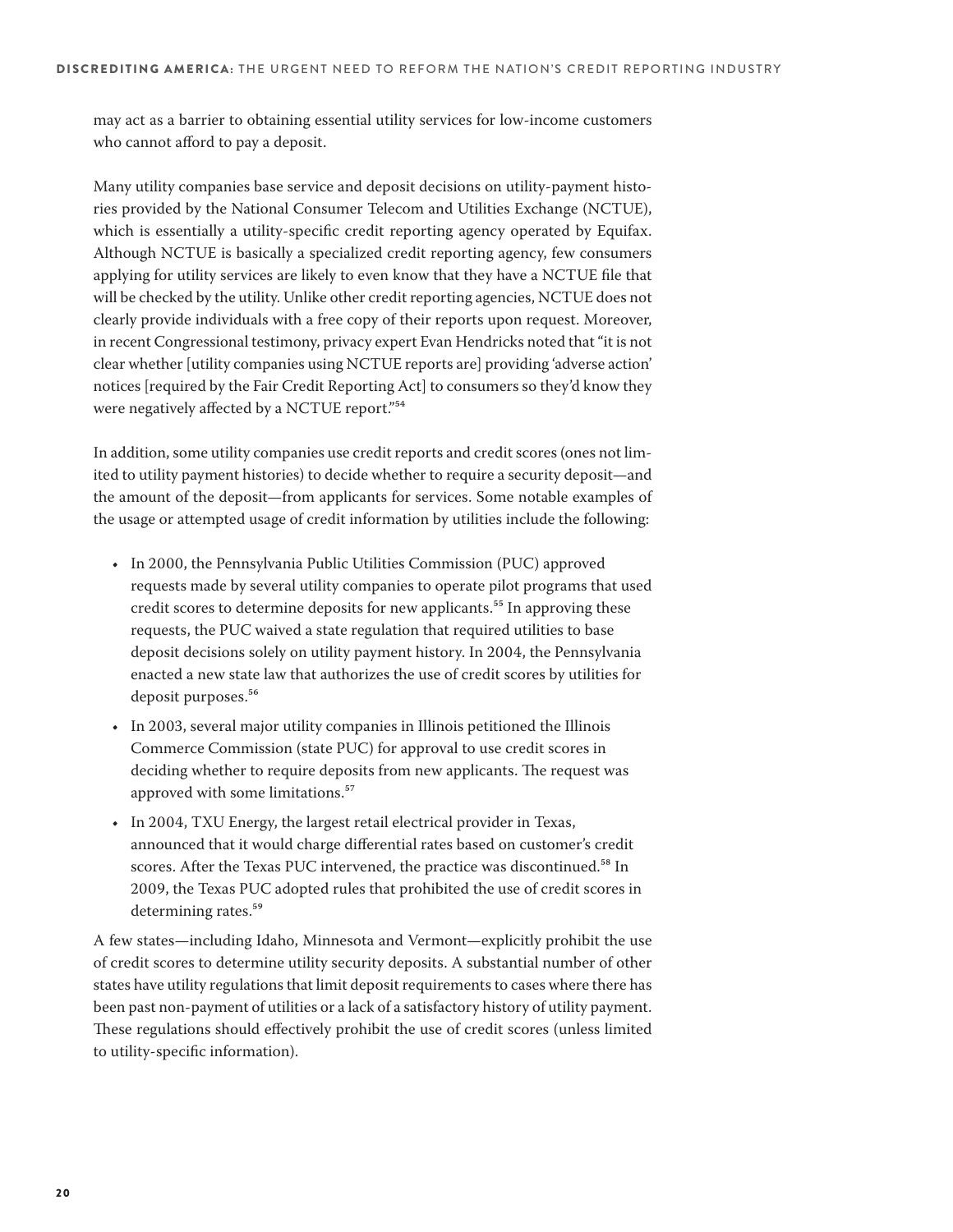#### **Hospital and Other Medical Services**

Health care providers have recently started using credit reports and scores to determine how to approach patients about payment for medical services. According to a 2008 investigation conducted by Consumer Reports, "hospitals increasingly are checking patients' credit reports or using scoring that rates ability to pay.<sup> $"60$ </sup> The danger is that patients will be pressured into paying their medical bill up-front with

#### **PRESSURED TO "CHARGE" EMERGENCY TREATMENT, FAMILY PAYS 30 PERCENT INTEREST FOR CARE**

*&ƌŽŵ͞,ŽƐƉŝƚĂůƐŚĞĐŬƌĞĚŝƚZĞƉŽƌƚƐ͕͟ŽŶƐƵŵĞƌZĞƉŽƌƚƐ͕:ƵůLJϤϢϢϪ*

The pressure to "charge it" can come when you're most vulnerable, as James Wilkerson of Petersburg, Va., discovered after he was rushed to an emergency room by ambulance in January 2007, when he nearly died of complications from chemotherapy for lymphoma. Wilkerson says he was placed in financial peril when the ambulance took him to Southside Regional Medical Center, a for-profit hospital, rather than to a nonprofit hospital where his expenses had been fully covered by the hospital's charity program. Since being diagnosed with cancer in late 2006, Wilkerson has been too ill to work, and his wife, Terri, has to cover living costs for the couple and their two children on her \$18,000 income from a job with the American Legion.

Wilkerson says after he returned home, hospital representatives began calling several times a week about the \$28,000 bill for his four-day stay. He says they did not discuss whether he qualified for the hospital's charity-care program or offer to negotiate a reasonable monthly payment plan. The hospital obtained a copy of Wilkerson's credit report, which showed he had a Chase card he had forgotten about with available credit of \$13,000. "I didn't even know we had it because we usually throw away all of the credit card offers we get in the mail, but the people from the hospital were threatening to put a lien against our home or freeze our bank account if we didn't agree to use the card for the hospital bill," he says. The couple agreed to charge \$13,000 on the card, which the hospital accepted as payment in full. They made the first two months' payments of about \$260 but could not keep up and sought legal help.

"I've been doing legal aid work for 20 years and I've never seen anything like this," says Dale Pittman, their attorney. "This is a couple with a good credit history, raising two kids and dealing with a devastating illness, yet still managing to hold it together until the hospital puts the wolf at their door by pushing them into a credit card with predatory terms." The credit card's annual percentage rate is up to 29.99 percent, and late fees of \$39 are charged for each month they miss a payment while Pittman attempts to negotiate with the hospital and Chase.

> high-interest credit cards rather than having the opportunity to negotiate payments or receive treatment through charitable care programs.

> Equifax, one of the big three credit reporting agencies, sells a "Payment Predictor" score that is based on patients' credit history and hospital payment records. Other companies have also entered into the health care arena. A story in the Wall Street Journal notes that "SearchAmerica Inc. … mines credit bureaus for data on behalf of its hospital clients, which it says have doubled in number to 900 since 2005." Meanwhile Tenet Healthcare, a for-profit hospital chain, recently joined with FICO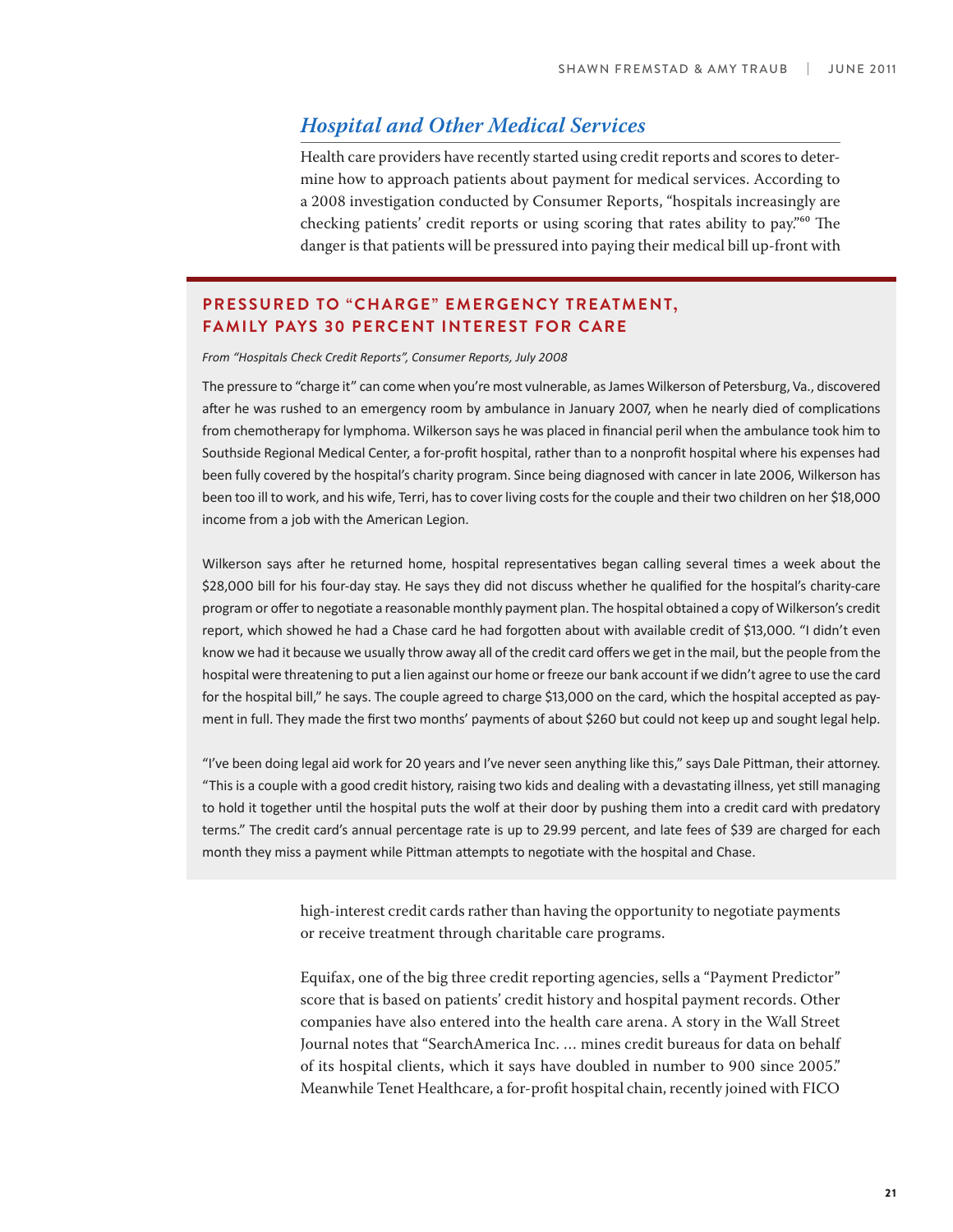and a venture-capital firm to fund "Healthcare Analytics Inc. [a company] that is assembling bill-collection data from hospitals to develop methods for predicting patients' payment habits."<sup>61</sup>

As hospitals and medical providers have recently enacted this practice, limited information is available about its prevalence and impact. One concern is that hospitals will use credit history data—including information about the amount of credit patients have available on credit cards—to pressure patients to charge their bills to high-interest credit cards before or shortly after they receive treatment. The Consumer Reports article documents this happening at a Virginia hospital (see text box below). As they note, in addition to being an extremely costly form of financing, when a patient charges a hospital debt they "lose leverage to negotiate payments directly with health-care providers, who may charge self-paying patients up to five times more."<sup>62</sup>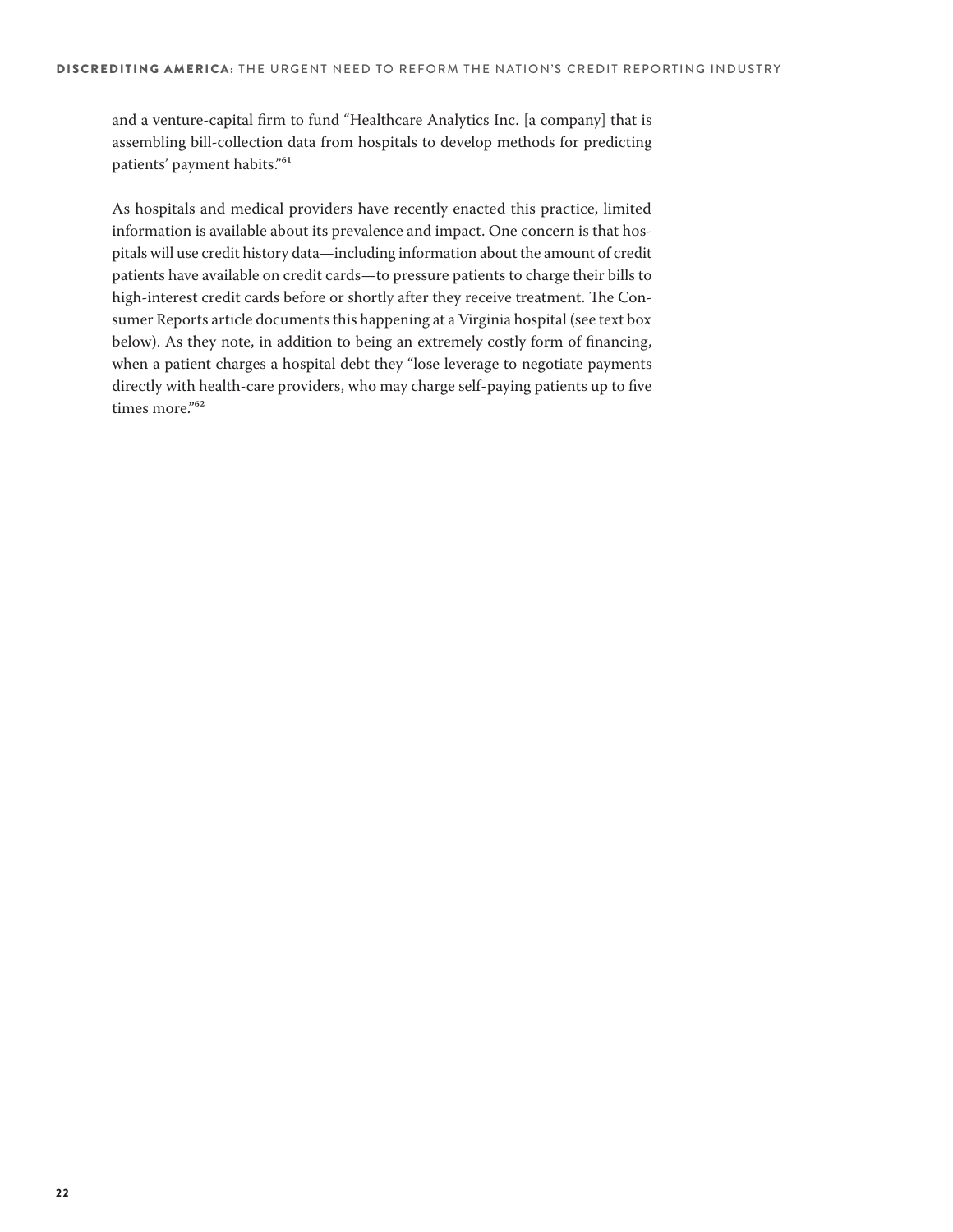# Policy Recommendations

THE BASIC STANDARDS FOR CREDIT REPORTING AND SCORING HAVE NOT KEPT UP<br>with changes in the credit reporting industry and the markets for reports. Recent federal reforms<br>of the financial system have given the nowly created C of the 8nancial system have given the newly created Consumer Financial Protection Bureau (CFPB) the power to not only enforce the Fair Credit Reporting Act but also write regulations and supervise major financial institutions, including the large credit reporting agencies. Many of our recommendations focus on how the CFPB should use its authority.

This section details reforms that federal and state governments should make in three major areas: 1) reducing the amount of erroneous information in credit reports and increasing the transparency of credit reporting and scoring; 2) eliminating information in reports—even if technically accurate—that has little relevance to future likelihood to repay debt; and 3) reining in the growing use of credit reports and scores for purposes—including employment, insurance, health care and utility services—that go far beyond determining an individual's likelihood to repay credit cards and other installment debt.

### 1. Reducing Credit Industry Errors and Increasing Industry Transparency

If a credit agency includes erroneous information in a credit report—or fails to include accurate, positive information—the consequences can be severe. One might end up paying a higher interest rate for a loan or a higher premium for car or homeowner's insurance, having an application for a loan or insurance denied, or being turned down for a job, or even terminated from a current one. Given the size and revenues of the credit reporting industry, it is more than reasonable to expect their reports to have few or no errors. But, in fact, as outlined above, errors and omissions are commonplace.

In addition, transparency around credit scores and reports is too limited. Federal law gives individuals the right to obtain a free copy of their credit reports once every 12 months, but most lenders base their decisions primarily on credit scores, which individuals currently have no similar right to obtain for free. With credit reports and scores playing such a significant role in the lives of consumers, increasing access to individual credit reports and scores is imperative.

On the next page are recommendations for reducing the error rates and increasing access to credit reports and scores:

#### THE CONSUMER FINANCIAL PROTECTION BUREAU (CFPB)

In response to the ongoing economic crisis, in 2010, President Obama signed into law comprehensive legislation to curb the risky trading and predatory lending that led to devastating rates of foreclosures, unemployment and bank failures. A cornerstone of the new law was the creation of the Consumer Financial Protection Bureau (CFPB), which will bring the consumer protection functions of seven federal agencies under one roof and for the first time place household economic security on par with bank safety and soundness.

As the new agency takes shape, regulators are tasked with writing new regulations governing the oversight of banks and non-bank financial institutions, identifying deceptive lending practices, and prescribing fair disclosures for financial products.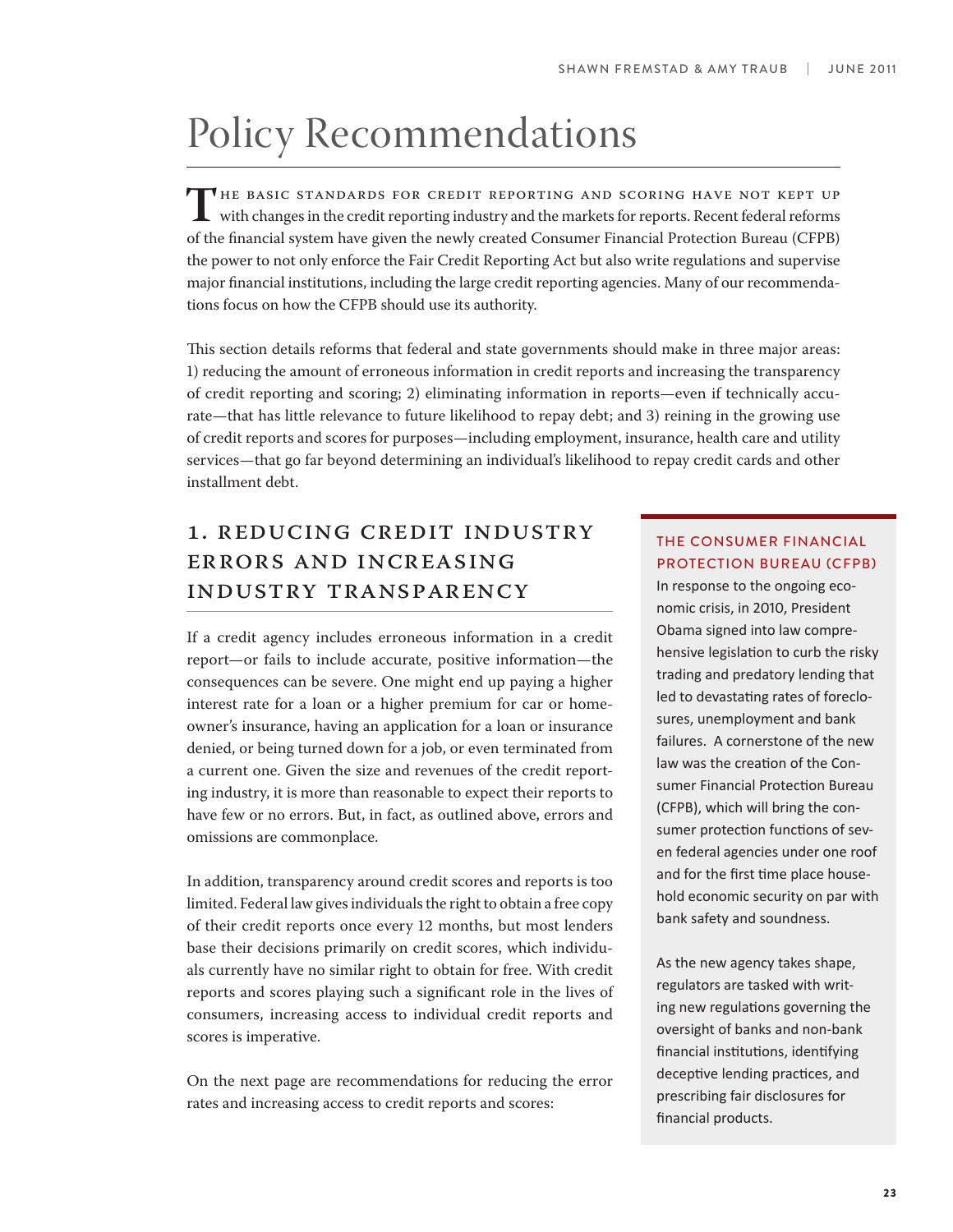- The new Consumer Finance Protection Bureau (CFPB) (see text box) should audit the three major credit reporting agencies and publish an annual rating.
- t Federal legislation should be passed providing individuals with the right to obtain free annual disclosure of their actual credit scores (as they can currently access their credit reports) including specialty scores used to make decisions about insurance, healthcare and other services.
- t Following the denial or increase in price or any credit product or other service for which a credit report is used, consumers should automatically receive the actual credit report and score used to make the adverse decision.
- The CFPB should require that the credit scores provided to individuals by credit reporting agencies are the same credit scores sold by the agencies to lenders.
- The CFPB should require credit reporting agencies to meaningfully review and evaluate disputes by consumers, and provide a meaningful review process to individuals who have had their disputes denied.<sup>63</sup>

### 2. Establishing Fair and Sensible Limits on Negative Information Included in Credit Reports

Federal law places few limits on what adverse financial information the credit reporting industry may include in the credit reports it sells. As outlined above, certain types of debt—particularly medical debt—are unreliable as predictors of creditworthiness. In addition, American families are being forced to bear the brunt of a financial crisis they didn't create as resulting job losses and foreclosures continue to negatively impact their credit reports and scores.

Below are recommendations for needed reforms to establish fair and sensible limits on negative information included in credit reports:

- The CFPB should establish overall standards to ensure credit scores are fair and predictive.
- The CFPB should develop rules that standardize the reporting of adverse information by collection agencies to reduce inconsistencies and duplication. Disputed accounts should be excluded from reports and scores, or marked as "disputed" along with an alternate score without the disputed information.
- Medical debt—including debt turned over to collection agencies—should be excluded from credit reports.
- t Given the magnitude of the current recession, federal legislation should be passed to shorten the reporting period, on a temporary basis, from seven years to three years for adverse financial information that is included in a credit report for credit transactions that are under \$150,000, and for all reports used for insurance, employment and non-lending purposes.
- The CFPB should develop standards for the reporting of defaults on financial products they deem to be "unsafe," such as extremely high-interest loans. If defaults on unsafe products are not predictive of future payment risks for safe products, they should be excluded from credit reports.
- Lenders should increase their use of manual underwriting and other processes to identify borrowers who are more likely to repay a loan than their credit score would suggest.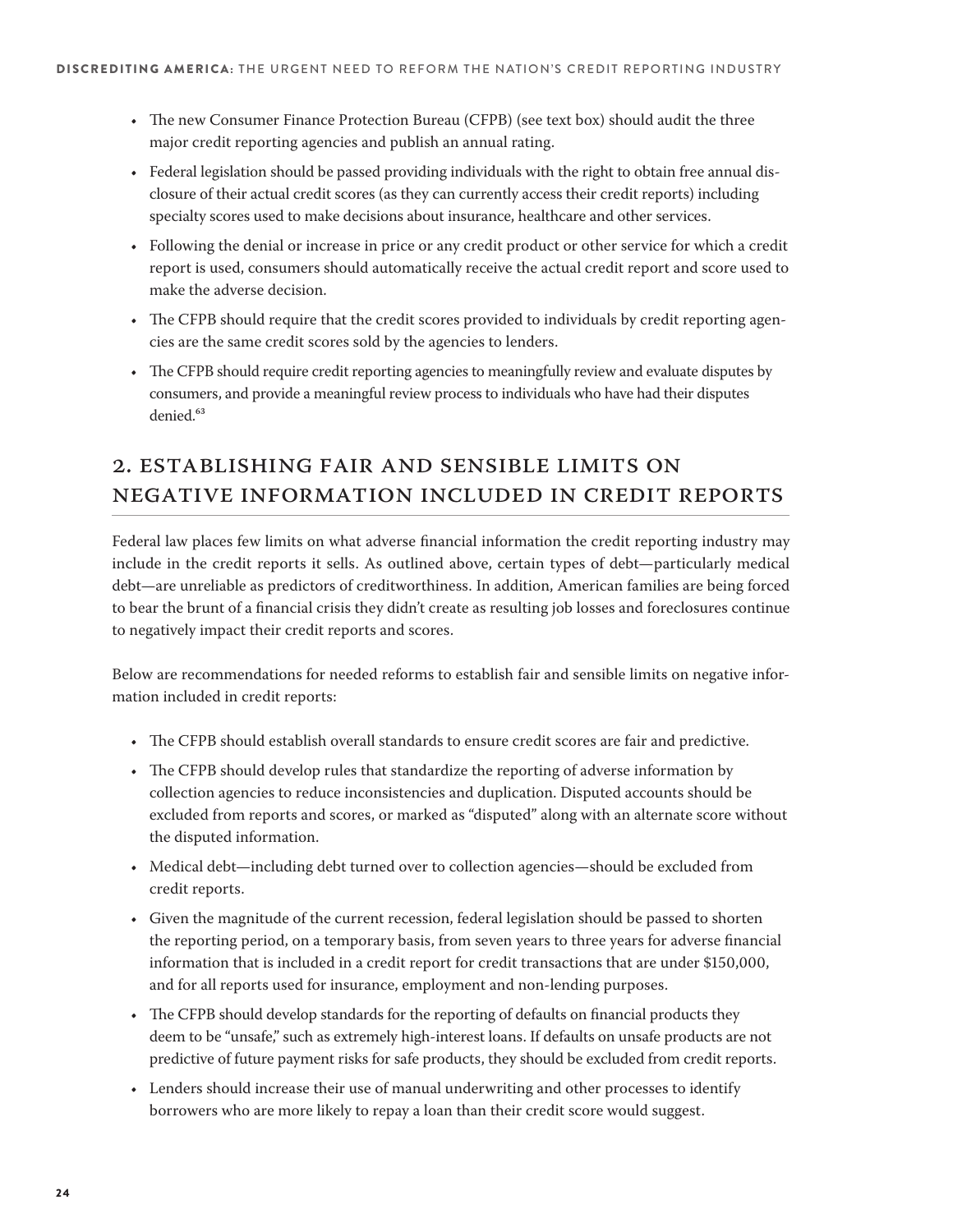# 3. Reining in Industry "Mission Creep"

Once exclusively used by lending institutions to assess retail credit risk, credit reports and scores are now being used in a variety of ways that are either unrelated to lending, including insurance and employment, or only loosely related to standard lending, including the provision of essential utility services and medical services.<sup>64</sup> Basic federal standards for credit reporting and scoring have not kept pace with this "mission creep," although some state policymakers have been more vigilant.

Below are recommendations for reforms to rein in the use of credit screening for non-lending purposes:

#### EMPLOYMENT

There is little or no evidence that information in credit reports has any validity in predicting job performance. Moreover, the Equal Employment Opportunity Commission has warned that using credit reports produces discriminatory hiring and firing decisions that violate federal civil rights laws.

- $\cdot$  Federal legislation should be passed to prohibit the use of credit reports in hiring and firing decisions, except in specific job categories where the Department of Labor, or some other federal regulatory agency, has determined through publicly-available research that credit history is a meaningful predictor of job performance for that specific position, and there are no satisfactory, less discriminatory alternatives.
- Absent federal legislation, cities, states and the federal government should take immediate steps to limit the use of credit history by employers:
	- The Equal Employment Opportunity Commission (EEOC) should issue formal guidance that limits the use of credit history by employers to jobs for which there is clear evidence that credit history is meaningfully predictive of job performance, and no other satisfactory alternative is available.
	- t State legislatures should enact legislation to restrict the use of credit history for employment purposes.<sup>65</sup>
	- t States and cities should restrict the circumstances under which they conduct credit checks as part of the hiring or promotion process for their own employees.
	- The federal government should use its administrative powers to prohibit the use of credit reports for employment purposes by both federal employers and federal contractors.

#### HOMEOWNERS AND CAR INSURANCE

The use of credit scores by insurers to set premiums for car and homeowners insurance has spread quickly since the 1990s. As a result, consumers with low credit scores are paying hundreds and even thousands of dollars more per year for insurance. While more reliable research is needed to examine the link between low credit scores and claims risk, as outlined above, it is clear that the use of credit scores by insurers is having a disparate impact on African American, Latino and low-income consumers who are being forced to pay higher insurance costs due to lower credit scores.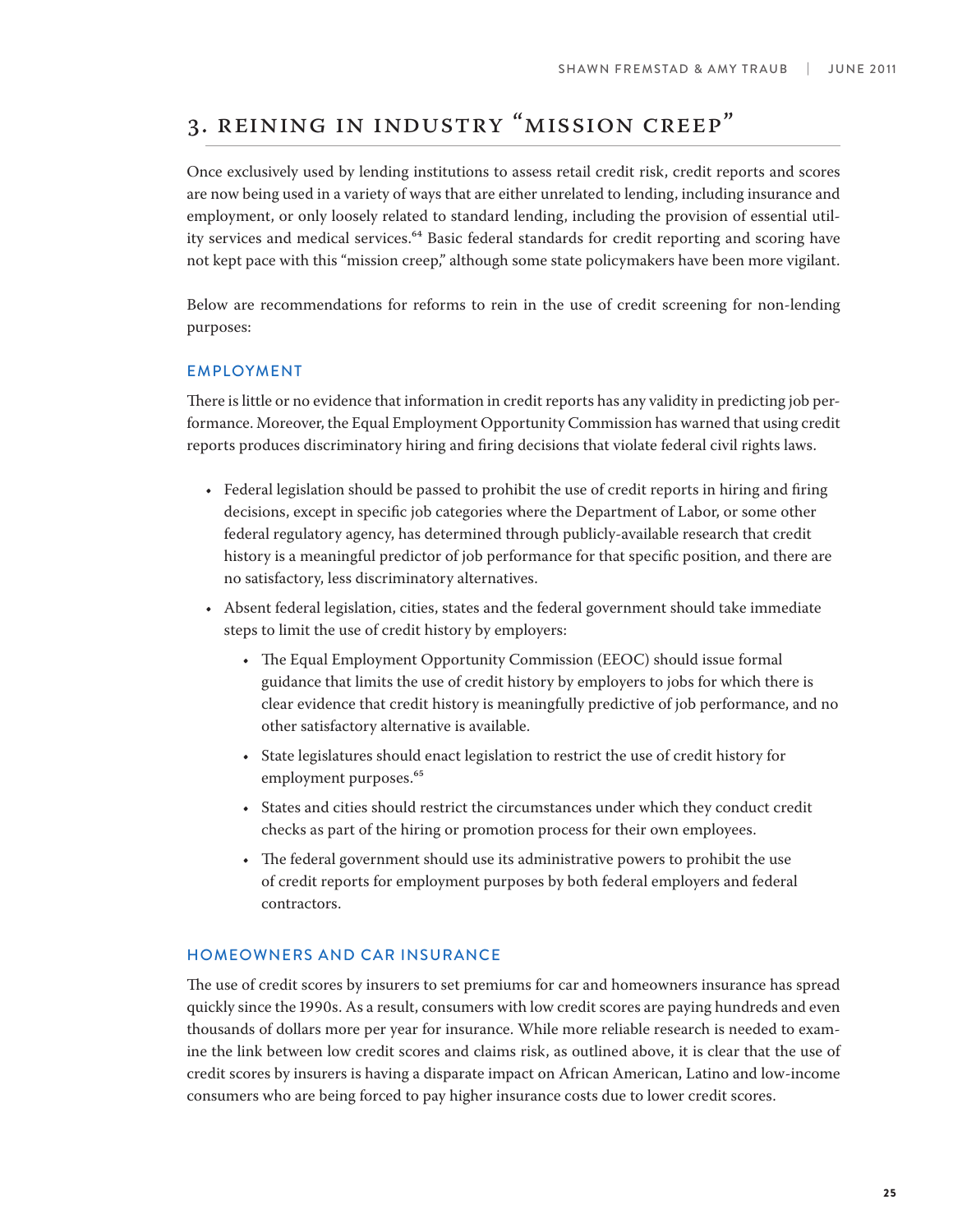- State legislatures should prohibit the use of credit scores by insurers.
- \* Absent state legislation to prohibit the use of credit scores by insurers, states should adopt policies that minimize the adverse impact on low-income people and minority groups, and restrict the use of medical debt in credit scores used by insurers.<sup>66</sup>

#### UTILITIES

Many utility companies base service and deposit decisions on utility-payment histories provided by the National Consumer Telecom and Utilities Exchange (NCTUE), which is essentially a utilityspecific credit reporting agency operated by Equifax. In addition, some utility companies use credit reports and credit scores (ones not limited to utility payment histories) to decide whether to require a security deposit—and the amount of the deposit—from applicants for services. The essential nature of utility services like heat, water, electricity and the telephone requires treating them differently from more discretionary items like credit cards and installment credit. There is good reason to be concerned that the use of credit scoring may act as a barrier to obtaining essential utility services for low-income customers who cannot afford to pay a deposit.

- The CFPB should enforce FCRA provisions requiring the NCTUE to provide individuals with free access to their utility credit files and give them the opportunity to correct errors before being denied service or required to pay a deposit.
- t States should prohibit the use of credit scores by utility companies. Deposit requirements should be limited to cases where there has been past non-payment of utilities, and, even then, should be designed in ways that do not unduly impair low-income people's access to essential services.

#### HEALTH CARE

According to a 2008 investigation conducted by Consumer Reports, "hospitals increasingly are checking patients' credit reports or using scoring that rates ability to pay." One concern this raises is that credit history data—including the amount of credit patients have available on their credit cards—will be used to pressure patients to charge their bills before or shortly after they receive treatment.

- Medical providers and hospitals should not be allowed to obtain the amounts of patients' available credit on credit cards from credit reporting agencies.
- The CFPB, in conjunction with the FTC and the U.S. Department of Health and Human Services, should study the use of credit history by medical services providers and the recent development of new "medical credit scores" and recommend additional standards for their use.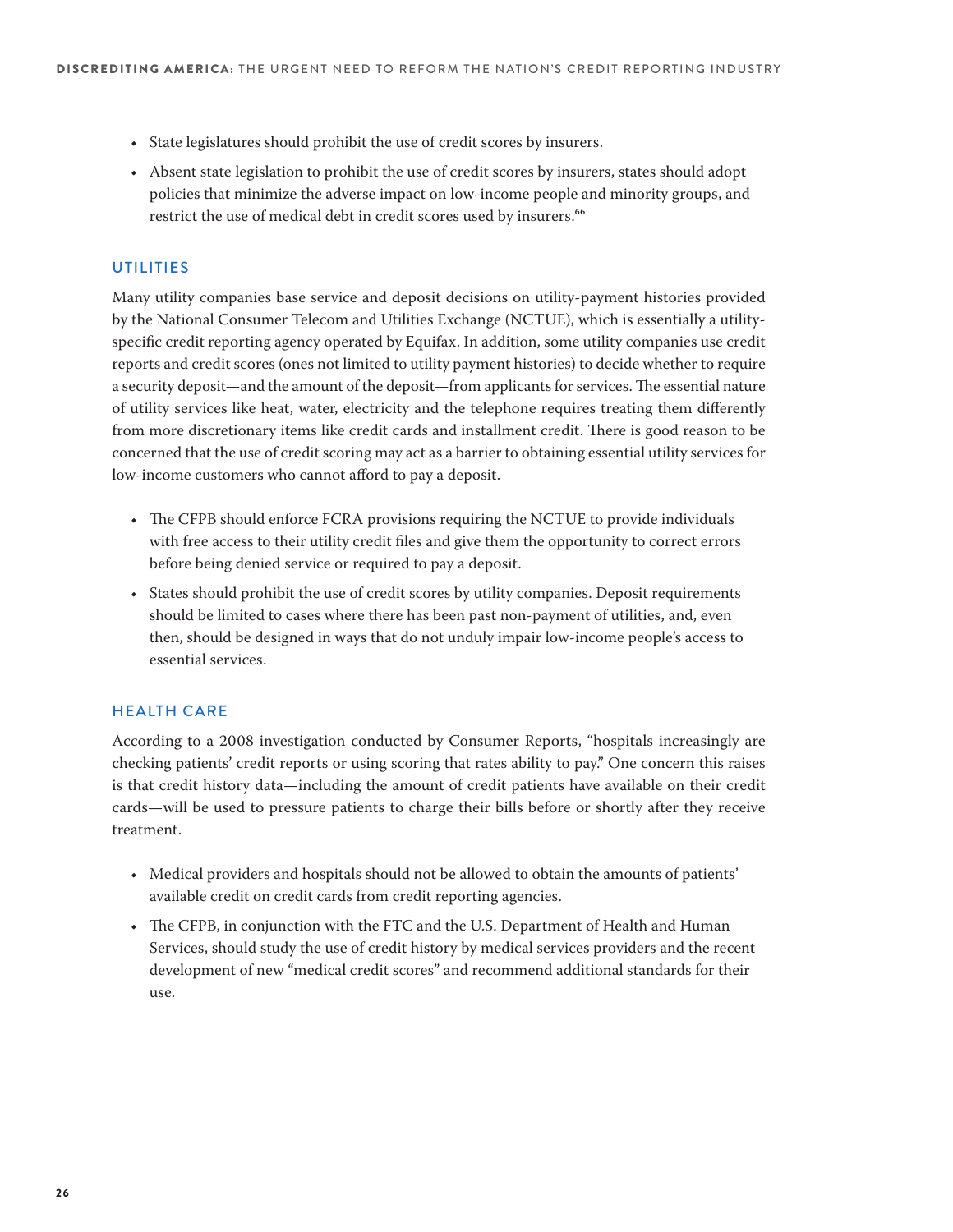# Conclusion

MERICA DESERVES A CREDIT REPORTING SYSTEM THAT WILL PROMOTE GENUINE<br>economic opportunity and security for all its citizens. Erroneous and incomplete credit reports<br>and scores: a reporting industry that lacks transparency a and scores; a reporting industry that lacks transparency and puts barriers in the way of consumers seeking information about their own reports; and a system that reflects and reproduces racial and economic inequalities rather than indicating genuine credit worthiness take us, as a nation, farther from these goals. As credit reports and scores are increasingly adopted for more uses—from employment to hospital billing—that go far beyond their original purpose, we must establish common sense standards to ensure that credit history is compiled, reported and used fairly. Given the rapidly growing impact of credit reporting on Americans' economic security and opportunity, reform must be an urgent priority.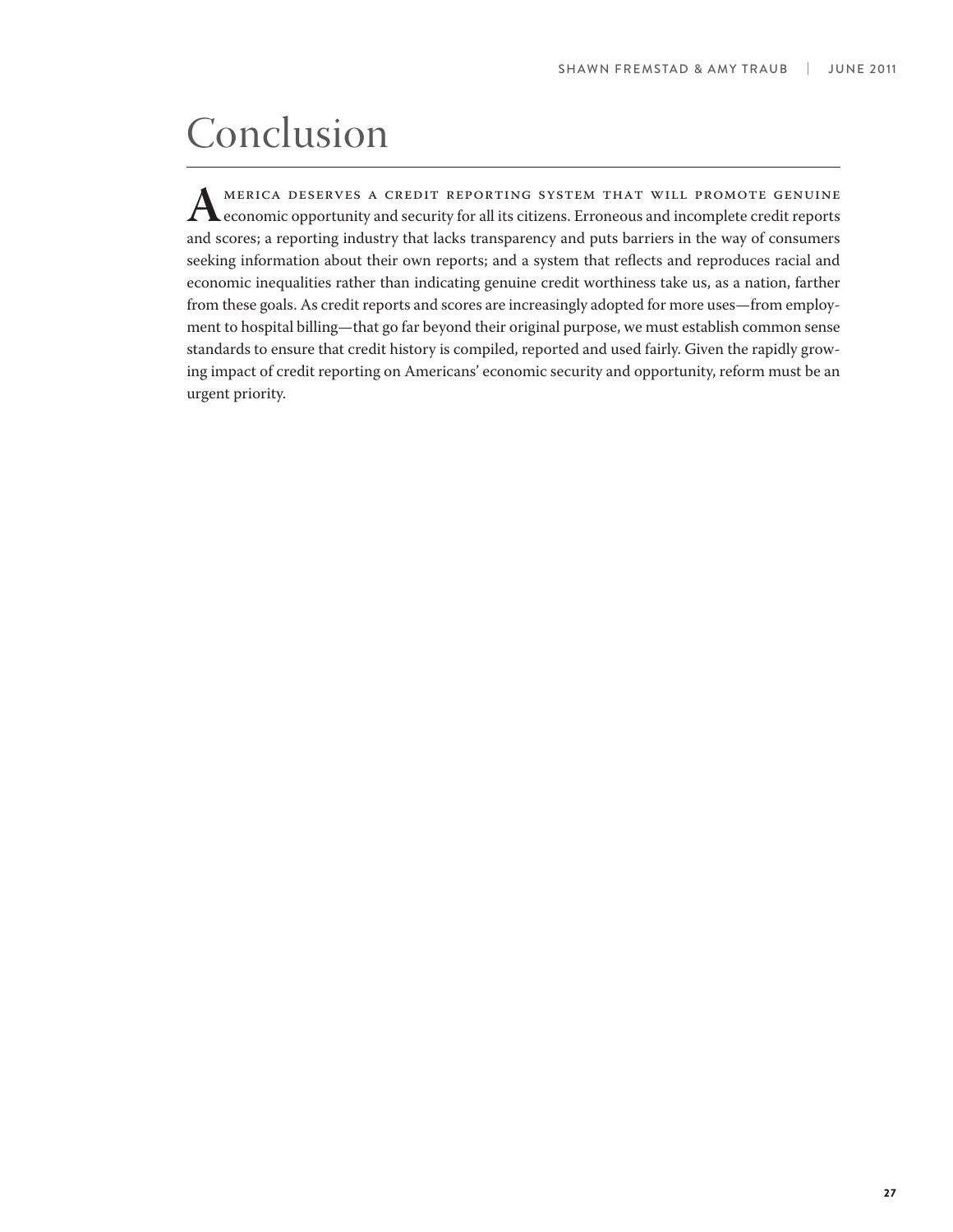#### ENDNOTES

- 1. For example, credit scores largely determine the interest rate homebuyers will pay for a mortgage. Borrowers with scores at the bottom end of Fannie Mae's acceptable range will typically pay about \$2,000 more annually for the same \$175,000 mortgage than those with scores near the top of the range according to Demos calculation of annual costs of a 30-year, \$175,000 mortgage based on FICO scores (630 vs. 800) and APRs as of November 2010 at http://www.myfico. com/HelpCenter/FICOScores/. Similarly, the lower one's score, the more one will typically pay for credit card and other installment debt.
- 2. Federal Reserve Bank of New York, Quarterly Report on Household Debt and Credit, November 2010.
- 3. Shan Li, Credit Scores Sink to New Lows, Los Angeles Times, July 12, 2010, http://articles.latimes.com/2010/jul/12/ business/la-fi-credit-scores-20100712
- 4. Oren Bar-Gill and Elizabeth Warren, Marking Credit Safer, University of Pennsylvania Law Review, November 2008.
- 5. For more on the history of credit reporting, see Robert M. Hunt, A Century of Consumer Credit Reporting in America, Federal Reserve Bank of Philadelphia, June 2005; Mark Furletti, Overview and History of Credit Reporting, Federal Reserve Bank of Philadelphia, June 2002.
- 6. Hunt (2005) p 16.
- 7. Margaret Miller, Credit Reporting Systems Around the Globe: The State of the Art in Public and Private Credit Registries, World Bank, June 2000.
- 8. Section 604(a) of FCRA; 15 U.S.C. §1681b.
- 9. John W. Straka, A Shift in the Mortgage Landscape: The 1990s Move to Automated Credit Evaluations, Journal of Housing Research, Vol. 11, Issue 2 (2000).
- 10. In 2006, FICO sued VantageScore and the big-agencies alleging that the development of VantageScore violated antitrust, trademark and other laws. A federal district court ruled against FICO on most of its claims in 2009.
- 11. Section 602(a) of the Fair Credit Reporting Act; 15 U.S.C. § 1681(a).
- 12. Federal Trade Commission, Report to Congress Under Sections 318 and 319 of the Fair and Accurate Credit Transactions *Act of 2003* (December 23, 2008). http://www.ftc.gov/os/2008/12/P044804factarptcongress.pdf
- 13. The FTC used a limited definition of materiality (certain types of errors in reports of people with credit scores below 760) that likely excludes errors that are material in the employment context where it is the specific pieces of information in the report, and not credit scores (which generally are not available to employers) that can have an adverse impact. Even for employees with scores above 760, a single error could result in denial of a job offer.
- 14. Michael A. Turner, Robin Varghese, and Patrick D. Walker, "U.S. Consumer Credit Reports: Measuring Accuracy and Dispute Impacts," Policy & Economic Research Council, May 2011.
- 15. Consumer advocates point out that these so-called "header" errors, in which the identifying information about consumers is incorrect, can mask more serious problems, leading to a mix-up of different consumers' credit files in a creditors' version of the report.
- 16. Demos calculations based on 12.1 percent tradeline errors identified by consumers extrapolated to 200 million credit files.
- 17. See Chi Chi Wu, Testimony before the U.S. House Committee on Financial Services, June 19, 2007, p. 9.
- 18. Robert Avery, Paul S. Calem, and Glenn B. Canner, Credit Report Accuracy and Access to Credit, Federal Reserve Bulletin, Summer 2004
- 19. Testimony of Chi Chi Wu, National Consumer Law Center before the U.S. House Committee on Financial Services, "Credit Reports: Consumers' Ability to Dispute and Change Inaccurate Information, June 19, 2007.
- 20. See for example, Algernon Austin, "Depressed States: Unemployment Rate Near 20 percent For Some Groups," Economic Policy Institute, 2011.
- 21. Megan Thomas and Cara James, "The Role of Health Coverage for Communities of Color," Kaiser Family Foundation, 2009.
- 22. Melvin L. Oliver and Thomas M. Shapiro, Black Wealth / White Wealth, 2<sup>nd</sup> Ed. Routledge, 2004.
- 23. See for example: Debbie Gruenstein Bocian, Keith S. Ernst, and Wei Li, Race, "Ethnicity and Subprime Home Loan Pricing," Journal of Economics and Business," 2008.
- 24. Board of Governors of the Federal Reserve System, "Report to the Congress on Credit Scoring and Its Effects on the Availability and Affordability of Credit," 2007.
- 25. Geoff Smith and Sarah Duda, Bridging the Gap: Credit Schools and Economic Opportunity in Illinois Communities of Color, The Woodstock Institute, September 2010.
- 26. For additional documentation of racial and ethnic disparities in credit scores, see: Federal Trade Commission, "Credit-Based Insurance Scores: Impacts on Consumers of Automobile Insurance," 2007; Robert B. Avery, Paul S. Calem, and Glenn B. Canner, "Credit Report Accuracy and Access to Credit," Federal Reserve Bulletin, 2004; Matt Fellowes, "Credit Scores, Reports, and Getting Ahead in America," Brooking Institution, 2006.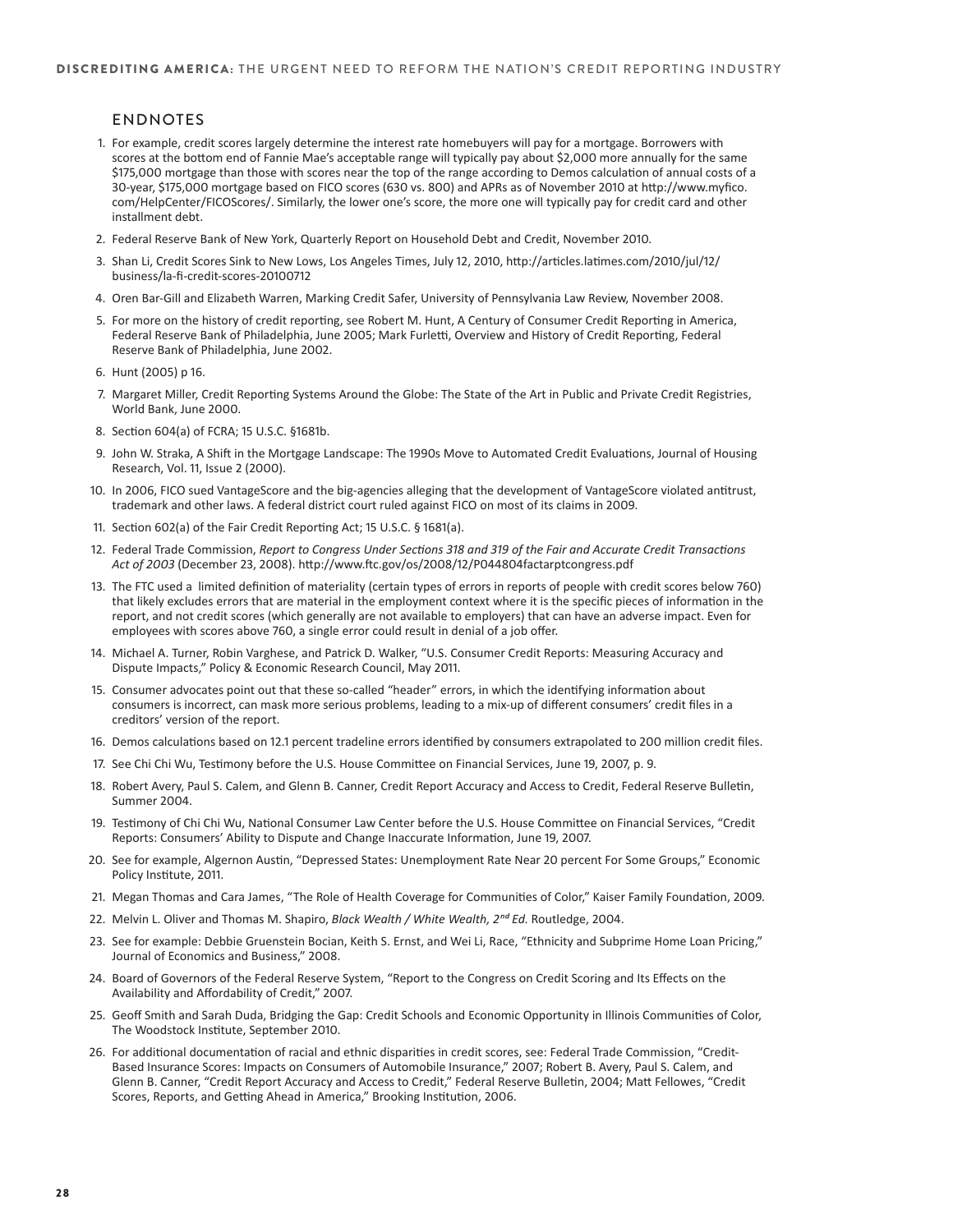- 27. Jonathan S. Spader, Beyond Disparate Impact, Risk-based Pricing and Disparity in Consumer Credit History Scores, Review of Black Political Economy, 37:61-78 (2010).
- 28. FCRA allows accounts placed for collection to remain in a credit report for seven years, regardless of whether they have been paid after being placed. For more on this issue, see Statement of Mark Rukavina, The Access Project, Before the Committee on Financial Services, Subcommittee of Financial Institutions and Consumer Credit, House of Representatives, "Use of Credit Information Beyond Lending: Issues and Reform Proposals," May 12, 2010.
- 29. Michelle Doty and others, Seeing Red: The Growing Burden of Medical Bills and Debt Faced by U.S. Families, The Commonwealth Fund, August 2008.
- 30. Avery (2004).
- 31. Robert Avery, Paul Calem, Glenn Canner & Raphael Bostic, An Overview of Consumer Data and Credit Reporting, Fed. Reserve Bull., at 69 (Feb. 2003).
- 32. See Our View on Bill Collectors: Firms Employ Questionable Techniques to Collect Debts, USA Today, Sept. 13, 2010 (Sidebar showing that health care bills constitute 42% of collections market and "Health care companies are the biggest customers of third party debt collectors"); Robert M. Hunt, Fed. Reserve Bank of Philadelphia, Collecting Consumer Debt in America, Bus. Rev., at 13 (2d Quarter 2007), available at www.philadelphiafed.org/files/br/2007/q2/hunt\_collectingconsumer-debt.pdf ("health-care providers represented the most important group of customers [for debt collectors], accounting for more than a quarter of all revenues"); Ass'n of Credit & Collection Professionals, White Paper--Healthcare Billing and Collections: The Industry Perspective (May 2004) (three-fifths of ACA members engaged in billing and collections for healthcare providers).
- 33. Doty (2008).
- 34. "A Pound of Flesh: Hospital Billing, Debt Collection, And Patients' Rights," Families USA 2007.
- 35. Federal Deposit Insurance Corporation, "FDIC Consumer News-- Coming Soon: Free Credit Reports and Access to Scores", Fall 2004.
- 36. Testimony of Evan Hendricks, Privacy Times before the House Subcommittee on Financial Institutions and Consumer Credit, Keeping Score on Credit Scores: An Overview of Credit Scores, Credit Reports, and their Impact on Consumers, March 24, 2010.
- 37. The latter two technically involve the provision of services on "credit"—in the sense that the services are generally provided before payment is required—but they are quite different from the various forms of installment credit, including credit cards, retail credit, and bank loans, that credit reports and scores were initially designed for.
- 38. Christopher Cruise, How Credit Scores Affect Insurance Rates, Bankrate.com, September 23, 2003, http://www.bankrate. com/brm/news/insurance/credit-scores1.asp
- 39. See, e.g., Michael J. Miller and Richard A. Smith, The Relationship of Credit-Based Insurance Scores to Private Passenger Automobile Insurance Loss Propensity, EPIC Actuaries (June 2003).
- 40. Chi Chi Wu and Birny Birnbaum, Credit Scoring and Insurance: Costing Consumers Billions and Perpetuating the Economic Racial Divide, National Consumer Law Center and Center for Economic Justice, June 2007.
- 41. Chi Chi Wu and Birny Birnbaum, Credit Scoring and Insurance: Costing Consumers Billions and Perpetuating the Economic Racial Divide, National Consumer Law Center and Center for Economic Justice, June 2007.
- 42. Chi Chi Wu and Birny Birnbaum, Credit Scoring and Insurance: Costing Consumers Billions and Perpetuating the Economic Racial Divide, National Consumer Law Center and Center for Economic Justice, June 2007.
- 43. Dissenting Statement of Commissioner Pamela Jones Harbour, Study of Insurance Scores Pursuant to Section 215 of the Fair and Accurate Credit Transactions Act of 2003.
- 44. See, e.g., Ben Arnoldy, The Spread of the Credit Check as Civil Rights Issue, The Christian Science Monitor, January 18, 2007; Thomas Frank, When 'Bad' Credit Stands in the Way of a Good Job, USA Today, February 21, 2009; Jonathan D. Glater, Another Hurdle for the Jobless: Credit Inquiries, N.Y. Times, August 7, 2009; Andrew Martin, As a Hiring Filter, Credit Checks Draw Questions, N.Y. Times, April 9, 2010.
- 45. Society of Human Resources Management, Background Checking: Conducting Credit Background Checks, January 22, 2010, http://www.shrm.org/Research/SurveyFindings/Articles/Pages/BackgroundChecking.aspx
- 46. See, e.g., Statement of Michael Eastman, U.S. Chamber of Commerce, EEOC Meeting on Employer Use of Credit History as a Screening Tool, October 20, 2010.
- 47. Statement of Dr. Richard Tonowski, EEOC Chief Psychologist, EEOC Meeting on Employer Use of Credit History as a Screening Tool, October 20, 2010.
- 48. Andrew Martin, As a Hiring Filter, Credit Checks Draw Questions, N.Y. Times, April 9, 2010.
- 49. Jerry K. Palmer and Laura L. Koppes, Investigation of Credit History Validity at Predicting Performance and Turnover, paper presented at meeting of Society for Industrial and Organizational Psychology, Chicago, IL, April 3, 2004.
- 50. In the Matter of: Office of Federal Contract Compliance Programs, United States Department of Labor v. Bank of America,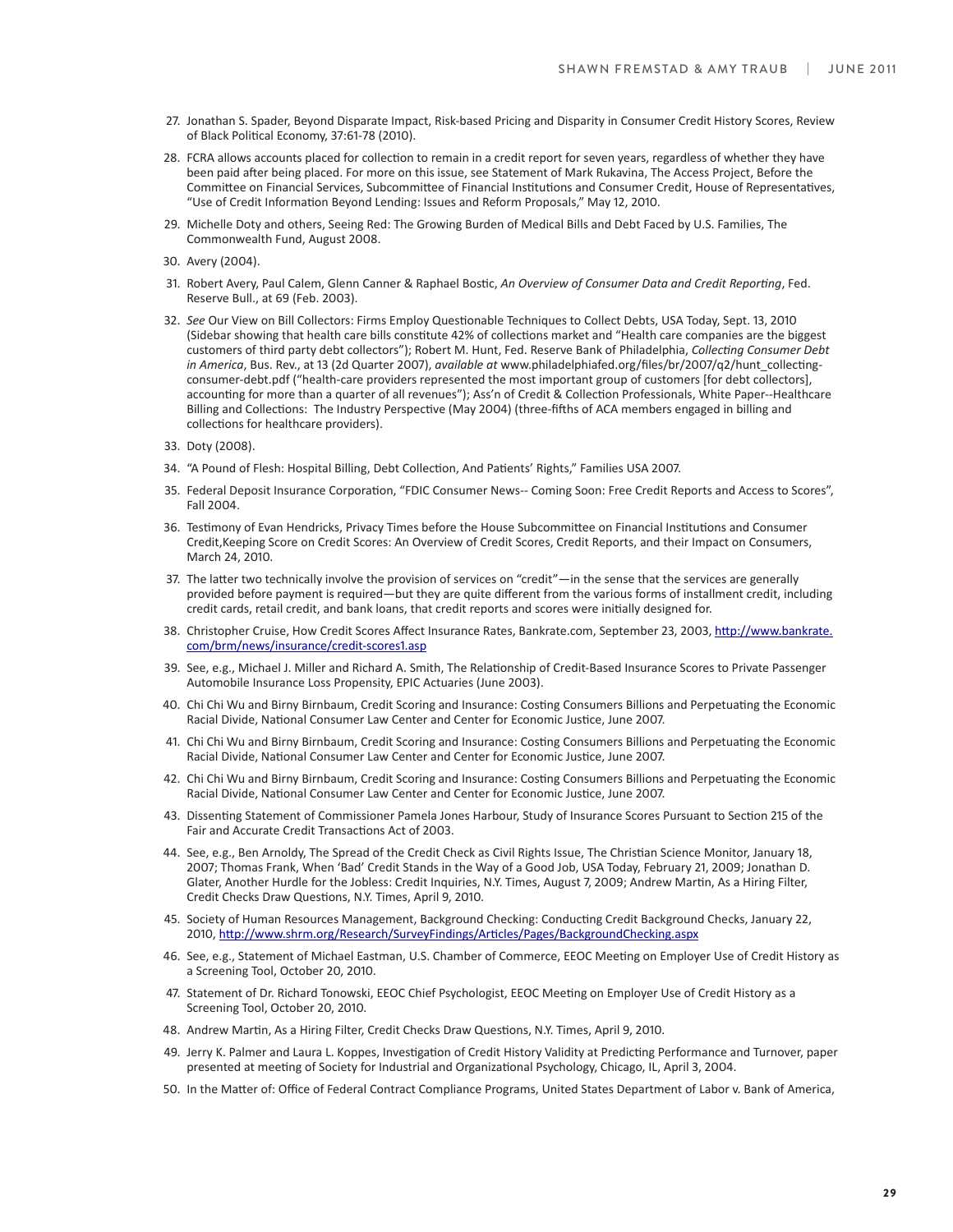Recommended Decision and Order, Case No.: 1997-OFC-16, January 21, 2010.

- 51. Equal Employment Opportunity Commission v. Kaplan Higher Education Corp., 10-cv-02882, U.S. District Court, Northern District of Ohio (Cleveland).
- 52. UNITE HERE, "Employment Credit Checks: A Catch-22 for American Workers",
- 53. National Conference of State Legislatures, "Use of Credit Information in Employment 2011 Legislation," April 2011.
- 54. Testimony of Evan Hendricks, "What Borrowers Need to Know About Credit Scoring Models and Credit Scores," House Financial Services Committee, Subcommittee on Financial Institutions and Consumer Credit, March 24, 2010, p. 4.
- 55. Barbara Alexander, Red Flags for Consumer Protection Policies Governing Essential Electric and Gas Utility Services; How to Avoid Adverse Impacts on Low-Income Consumers, October 2005, Report for Oak Ridge National Laboratory Energy Division, pg. 33.
- 56. 66 Pa. C.S., §1404(a)(2).
- 57. 83 III. Adm. Code § 280.50.
- 58. Alexander, p. 41.
- 59. 16 Texas Adm. Code §25.575(c)(2)(E).
- 60. "Hospitals Check Credit Reports," Consumer Reports, July 2008, http://www.consumerreports.org/cro/money/creditloan/cr-investigates-medical-debt/hospitals-check-credit-reports/medical-debt-hospitals-check-credit-reports.htm
- 61. Sarah Rubenstein, Why Hospitals Want Your Credit Report, Wall Street Journal, March 18, 2008.
- 62. "Hospitals Check Credit Reports, Consumer Reports, July 2008.
- 63. For more on this recommendation and for additional recommendations that would improve accuracy, see Chi Chi Wu, Automated Injustice: How a Mechanized Dispute System Frustrates Consumers Seeking to Fix Errors in their Credit Reports, National Consumer Law Center, January 2009, http://www.nclc.org/images/pdf/credit\_reports/credit\_reports\_ automated\_injustice\_report.pdf
- 64. The latter two involve the provision of services on "credit"—in the sense that the services are generally provided before payment is required—but they are quite different from the various forms of installment credit, including credit cards, retail credit, and bank loans, that credit reports and scores were initially designed for.
- 65. Wash. Rev. Code §19.182.020(2)(c)
- 66. Chi Chi Wu and Birny Birnbaum, Credit Scoring and Insurance: Costing Consumers Billions and Perpetuating the Economic Racial Divide, National Consumer Law Center and Center for Economic Justice, June 2007.